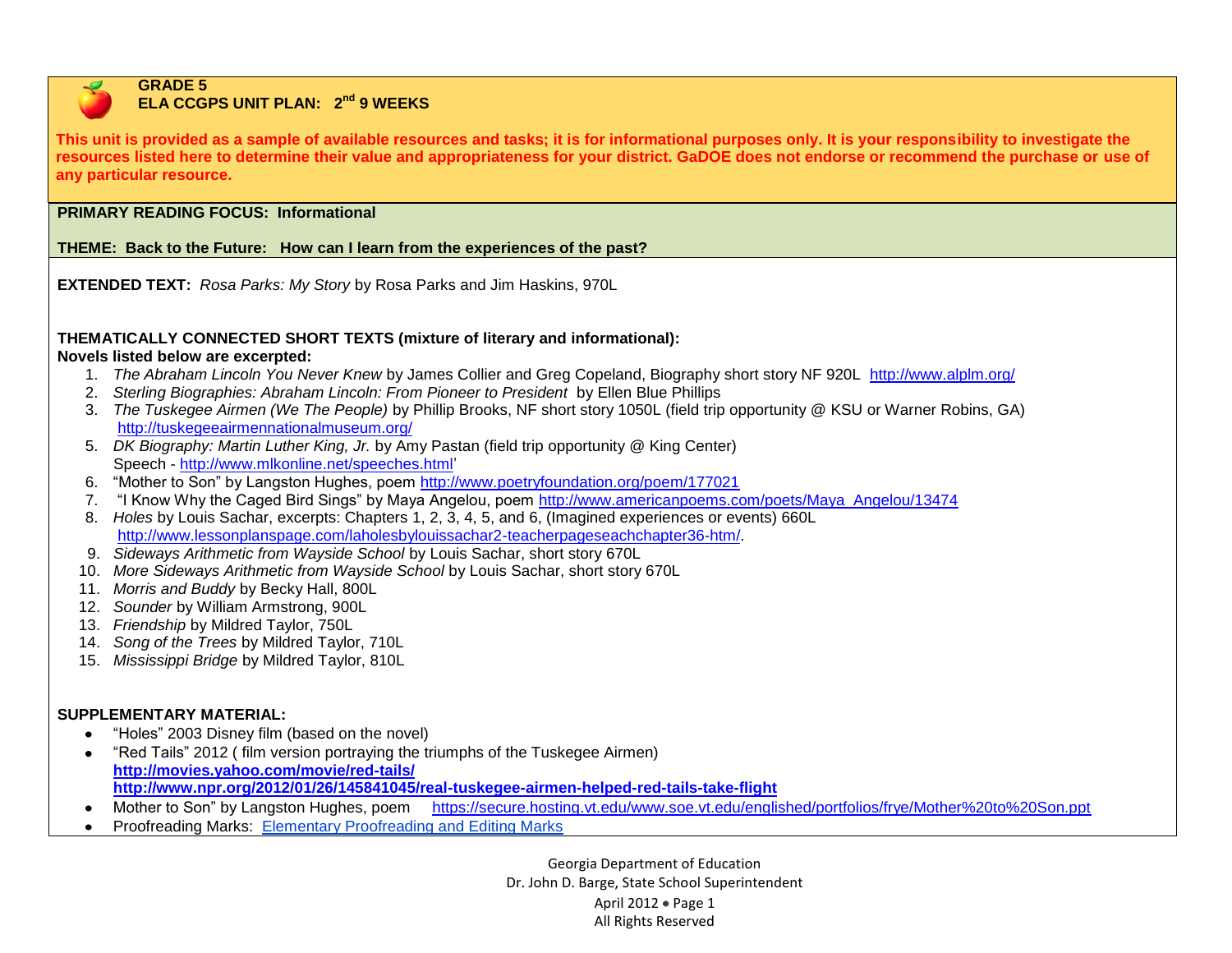- Editing checklist: [Editing Checklist](http://jc-schools.net/write/checklist.pdf)
- Editing checklist: [Editing Checklist for Self-](http://www.readwritethink.org/classroom-resources/printouts/editing-checklist-self-peer-30232.html) and Peer Editing ReadWriteThink  $\bullet$

### **PRIMARY WRITING FOCUS:**

#### **Informative**

- **1.** As we read *Rosa Parks: My Story*, we learned that when America was a segregated society people were treated very unfairly. Unfortunately, some people are still treated unfairly today when they are excluded or bullied because they are different. Write an essay comparing the experiences of Rosa Parks to some of the unfair ways in which people are sometimes treated in today's society. Use specific details from the text to explain how the two sets of experiences are similar.
- **2.** Using evidence from the texts, *Abraham Lincoln: From Pioneer to President* and *The Tuskegee Airmen,* explore the similarities and differences in the ways in which Abraham Lincoln and the Tuskegee Airmen overcame hardships and challenges in their lives.
- **3.** Dr. Martin Luther King Jr. wrote many inspiring speeches. Conduct your own research into the purpose for at least three of his speeches. Explain why you feel these three are especially powerful and moving. Use specific quotes from the speeches to help convey meaning.

OR

 Using the poem "Mother to Son" by Langston Hughes, examine each stanza for the use of dialect. Compare and contrast the dialect, such as, "I'se been a climbin on" to Standard American English used today. Explain why you believe the author used the dialect and how this particular choice of words impacts t the reader

#### **Narratives:**

**1.** In *Holes*, Stanley is falsely accused of a crime he didn't commit. Stanley persevered until he was exonerated. Think of a time when you were accused of something you did not do. How did you handle the situation? What could you have done differently? Use dialogue and pacing to develop experiences and events.

### **Research Connections:**

- Biography of Authors  $\bullet$
- Biography of Historical Figures (President Lincoln, Dr. Martin Luther King Jr., Rosa Parks)
- Field Trip (Dr. King Center, Tuskegee Airmen Exhibit @ KSU, Morehouse University)
- History of Segregation  $\bullet$

### **Routine Writing Opportunities:**

- Daily journal entries of extended text  $\bullet$
- Note Taking

Georgia Department of Education Dr. John D. Barge, State School Superintendent April 2012 • Page 2 All Rights Reserved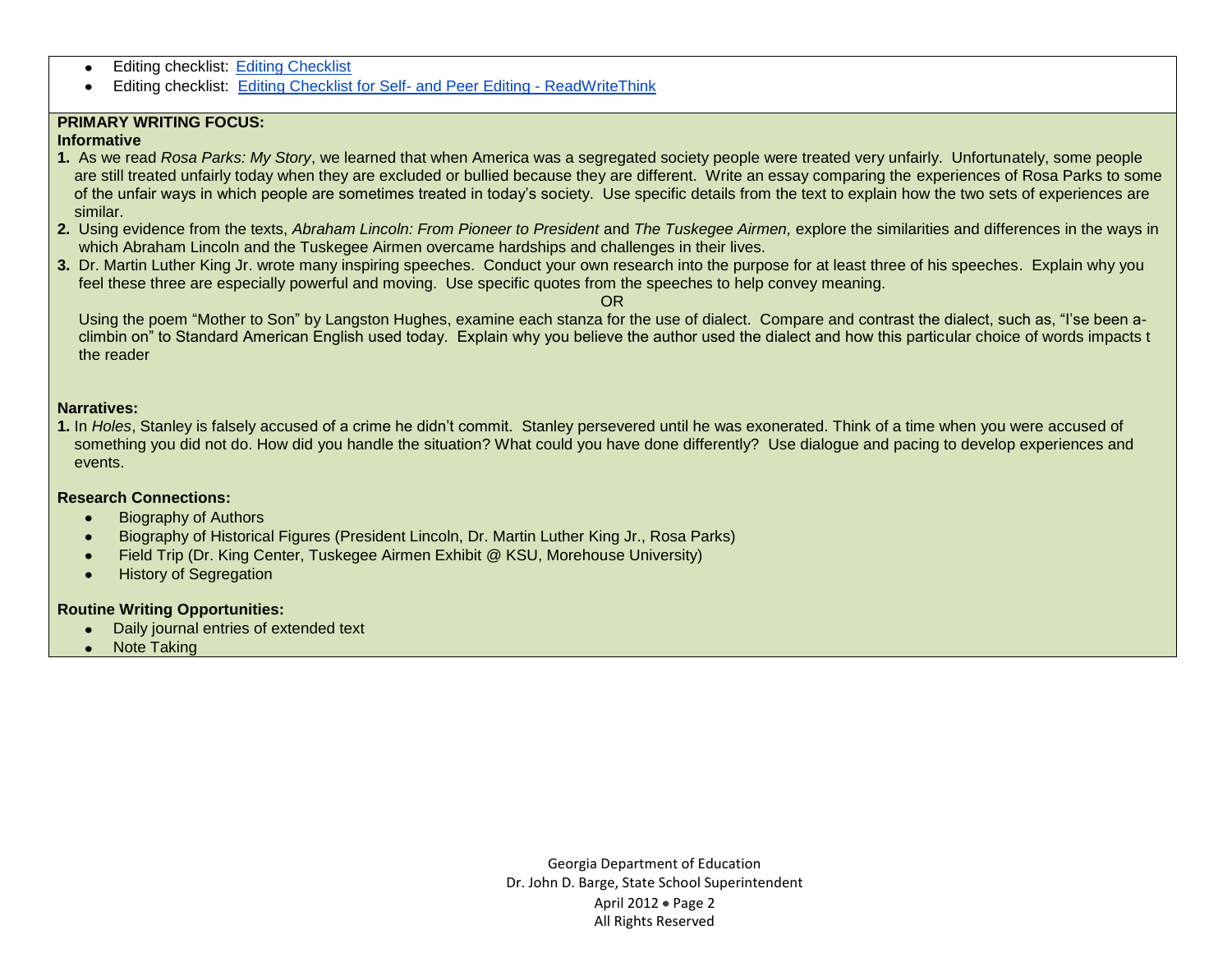## **PLANS FOR ASSESSMENT 1: CONNECTING READING TO WRITING AT GRADE-APPROPRIATE LEVEL**

### **PROMPT:**

As you read *Rosa Parks: My Story*, you will learn that when America was a segregated society people were treated very unfairly. Unfortunately, some people are still treated unfairly today when they are excluded or bullied because they are different. Write an essay using at least four experiences of Rosa Parks to compare with the unfair ways in which people are sometimes treated in today's society. Use specific details from the text to explain how the two sets of experiences are similar.

### **SKILL BUILDING TASKS**

*Note: tasks may take more than a single day. Include a task to teach EVERY skill students will need to succeed on the assessment prompt above. Language, Foundations, and Speaking/Listening standards must be incorporated so that all standards are adequately addressed throughout the year.* 

### **ESSENTIAL QUESTION: How does developing work time independence help me to learn?**

### **Task: Rituals & Routines**

### **Standards:**

**ELACC5SL1**: Engage effectively in a range of collaborative discussions (one-on-one, in groups, and teacher-led) with diverse partners on grade 5 topics and texts, building on others' ideas and expressing their own clearly.

**ELACC5SL1a**. Come to discussions prepared, having read or studied required material; explicitly draw on that preparation and other information known about the topic to explore ideas under discussion.

**ELACC5SL1b**. Follow agreed-upon rules for discussions and carry out assigned roles.

**ELACC5SL5:** Include multimedia components (e.g., graphics, sound) and visual displays in presentations when appropriate to enhance the development of main ideas or themes.

**ELACC5RI7**: Draw on information from multiple print or digital sources, demonstrating the ability to locate an answer to a question quickly or to solve a problem efficiently.

### **Instruction:**

- $\bullet$ Distribute all reading and writing materials, copy of the text, source books/journals, etc.
- A journal is used by student to keep a record of notes and comments
- A source book is used to record strategies, types of organizers, and other helpful resource tools  $\bullet$
- Discuss rituals and routines for mini-lessons and workshops  $\bullet$ 
	- On-task behavior
	- Use rubrics, charts, and artifacts for support
	- Understand what to do during work time and when you finish an activity/ task
	- Maintain resources and keep materials organized
	- Work well with partners, in small groups, listening, and responding appropriately
	- explain appropriate listening and responding \* eyes on speaker, hands and feet still, hands raised to question speaker, etc.
	- move around the room without disruption to locate necessary resources
	- problem solve and confer with partners
	- establish partners and small groups

Georgia Department of Education Dr. John D. Barge, State School Superintendent April 2012  $\bullet$  Page 3 All Rights Reserved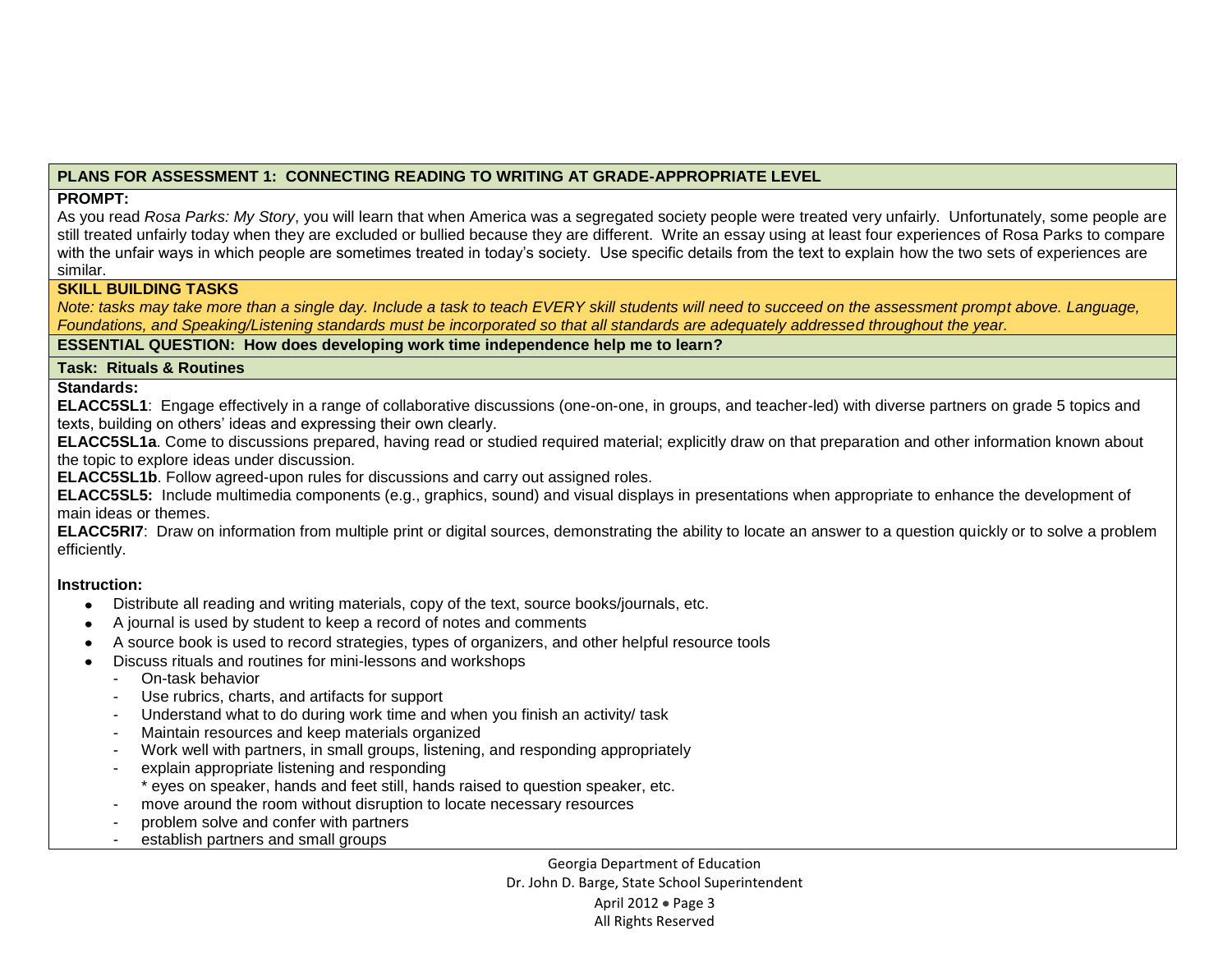If time permits conclude by listening to the Rosa Parks audio clip (15 min.) **Audio clip: [http://www.manythings.org/voa/people/Rosa\\_Parks.html](http://www.manythings.org/voa/people/Rosa_Parks.html)**

### **ESSENTIAL QUESTION: How does understanding the vocabulary help me comprehend non-fiction text?**

## **Task: Preview Vocabulary**

**Standards:**

**ELACC5RI4**: Determine the meaning of general academic and domain-specific words and phrases in a text relevant to a grade 5 topic or subject area.

**ELACC5SL1**: Engage effectively in a range of collaborative discussions (one-on-one, in groups, and teacher-led) with diverse partners on grade 5 topics and texts, building on others' ideas and expressing their own clearly.

**ELACC5SL1b**. Follow agreed-upon rules for discussions and carry out assigned roles.

**ELACC5SL5:** Include multimedia components (e.g., graphics, sound) and visual displays in presentations when appropriate to enhance the development of main ideas or themes.

**ELACC5L3:** Use knowledge of language and its conventions when writing, speaking, reading, or listening.

**ELACC5L3b**. Compare and contrast the varieties of English (e.g., dialects, registers) used in stories, dramas, or poems.

**ELACC5L6:** Acquire and use accurately grade-appropriate general academic and domain-specific vocabulary, including words and phrases that signal contrast, addition, and other logical relationships (e.g., however, although, nevertheless, similarly, moreover, in addition).

## **Instruction:**

- Begin by listening to the Rosa Parks audio clip (15 min.)  **Audio clip: [http://www.manythings.org/voa/people/Rosa\\_Parks.html](http://www.manythings.org/voa/people/Rosa_Parks.html)**
- Introduce the text, *Rosa Parks: My Story* by Rosa Parks and Jim Haskins and preview chapters 1 and 2 for unfamiliar words  $\bullet$
- Have students record all unfamiliar vocabulary in their writing sourcebooks(place for notes) or journal  $\bullet$
- Ask students to turn to partner and discuss what they think the word(s) mean by using the context clues in the sentence  $\bullet$
- Record word and what you think it means on a chart labeled: Word/What I think it is/ what I learned it is
- This lesson can be repeated as often as necessary to help student understand important vocabulary  $\bullet$

# **\*Assessment Opportunity**

# **ESSENTIAL QUESTION: How can I identify the important facts of a non-fiction text?**

## **Task: Distinguishing important facts**

# **Standards:**

**ELACC5RL1**: Quote accurately from a text when explaining what the text says explicitly and when drawing inferences from the text.

**ELACC5RL2**: Determine a theme of a story, drama, or poem from details in the text, including how characters in a story or drama respond to challenges or how the speaker in a poem reflects upon a topic; summarize the text.

**ELACC5RL5**: Explain how a series of chapters, scenes, or stanzas fits together to provide the overall structure of a particular story, drama, or poem.

**ELACC5RI1**: Quote accurately from a text when explaining what the text says explicitly and when drawing inferences from the text.

**ELACC5RI2:** Determine two or more main ideas of a text and explain how they are supported by key details; summarize the text.

**ELACC5W9**: Draw evidence from literary or informational texts to support analysis, reflection, and research.

**ELACC5SL1:** Engage effectively in a range of collaborative discussions (one-on-one, in groups, and teacher-led) with diverse partners on grade 5 topics and texts, building on others' ideas and expressing their own clearly.

**ELACC5SL2**: Summarize a written text read aloud or information presented in diverse media and formats, including visually, quantitatively, and orally. **ELACC5SL3**: Summarize the points a speaker makes and explain how each claim is supported by reasons and evidence.

**ELACC5SL5**: Include multimedia components (e.g., graphics, sound) and visual displays in presentations when appropriate to enhance the

Georgia Department of Education Dr. John D. Barge, State School Superintendent April 2012  $\bullet$  Page 4 All Rights Reserved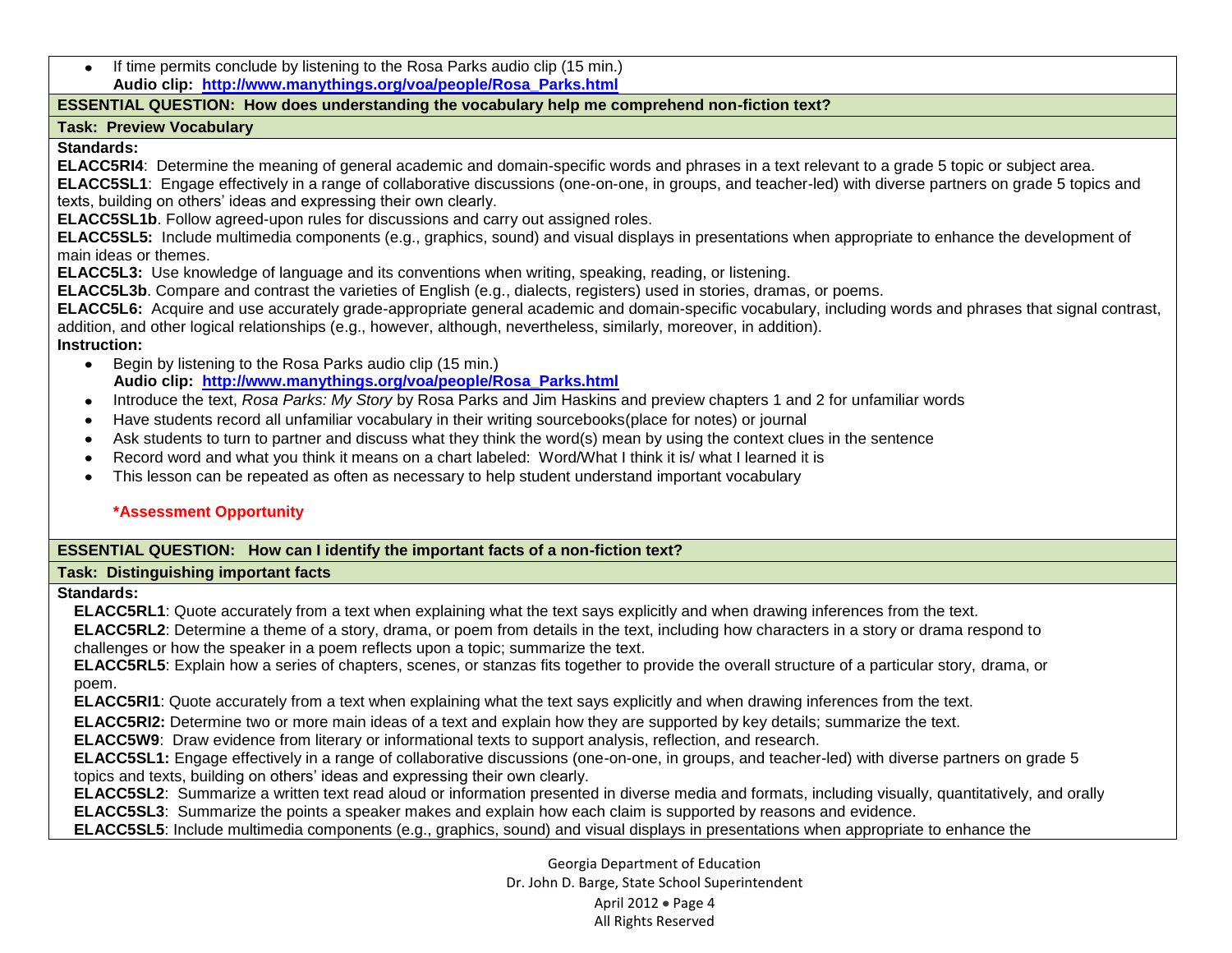development of main idea or themes.

**ELACC5L3:** Use knowledge of language and its conventions when writing, speaking, reading, or listening.

**ELACC5L3b:** Compare and contrast the varieties of English (e.g., dialects, registers) used in stories, dramas, or poems

**ELACC5L6:** Acquire and use accurately grade-appropriate general academic and domain-specific vocabulary, including words and phrases that

signal contrast, addition, and other logical relationships (e.g., however, although, nevertheless, similarly, moreover, in addition).

## **Instruction:**

- Conduct whole group read aloud of chapter 1 & 2. There are twelve chapters so choose whether to read independently, with partners, or in small or whole group two chapters per day.
- Remember to have students record all strategies in their sourcebook/journal
- Using the dot and search method to identify the main idea and/or supporting details page by page

# Directions for the Dot and Search Method

- Tell students, as you read they are to search for words and information they feel is important
- When they locate that information place a dot next to it
- At the end of the daily reading have students locate the information with a dot beside it
- Students will then record the information in their journals making a note of the chapter, page, and paragraph where the information was located
- The dot and search process can be conducted for every chapter
- At the end of each day students should record their notes into their writing journal
- This information will be organized for use in their summary writing after the book is completed

# **ESSENTIAL QUESTION: How does understanding word meaning before reading help me to comprehend?**

# **Task: Use of language vocabulary**

**Standards:**

**ELACC5RL4**: Determine the meaning of words and phrases as they are used in a text, including figurative language such as metaphors and similes.

**ELACC5RI4**: Determine the meaning of general academic and domain-specific words and phrases in a text relevant to a grade 5 topic or subject area.

**ELACC5RF3**: Know and apply grade-level phonics and word analysis skills in decoding words.

**ELACCRF3**a. Use combined knowledge of all letter-sound correspondences, syllabication patterns, and morphology (e.g., roots and affixes) to read accurately unfamiliar multi-syllabic words in context and out of context.

**ELACC5RF4**: Read with sufficient accuracy and fluency to support comprehension.

**ELACC5RF4**a. Read on-level text with purpose and understanding

**ELACC5RF4c.** Use context to confirm or self-correct word recognition and understanding, rereading as necessary.

**ELACC5W2**c. Link ideas within and across categories of information using words, phrases, and clauses (e.g., in contrast, especially).

**ELACC5W2**d. Use precise language and domain-specific vocabulary to inform about or explain the topic

**ELACC5L4**a. Use context (e.g., cause/effect relationships and comparisons in text) as a clue to the meaning of a word or phrase

# **Instruction:**

- Create a scavenger hunt with students today before partner reading of chapter 3 & 4
- Have preselected terms from the chapter reading available for the search (Caucasian pg.42,infirmary 44, congregational 45, animosity 46, ostracized 50)  $\bullet$
- Place the terms and their meanings on a chart  $\bullet$
- Have the students locate the words in the chapter
- Students should record in their sourcebook the words, meaning, page, paragraph, and sentence where they located the term  $\bullet$
- Students will categorize these terms for use in their summary later (eg., racism = bigotry, hatred, prejudice) $\bullet$

Georgia Department of Education Dr. John D. Barge, State School Superintendent April 2012  $\bullet$  Page 5 All Rights Reserved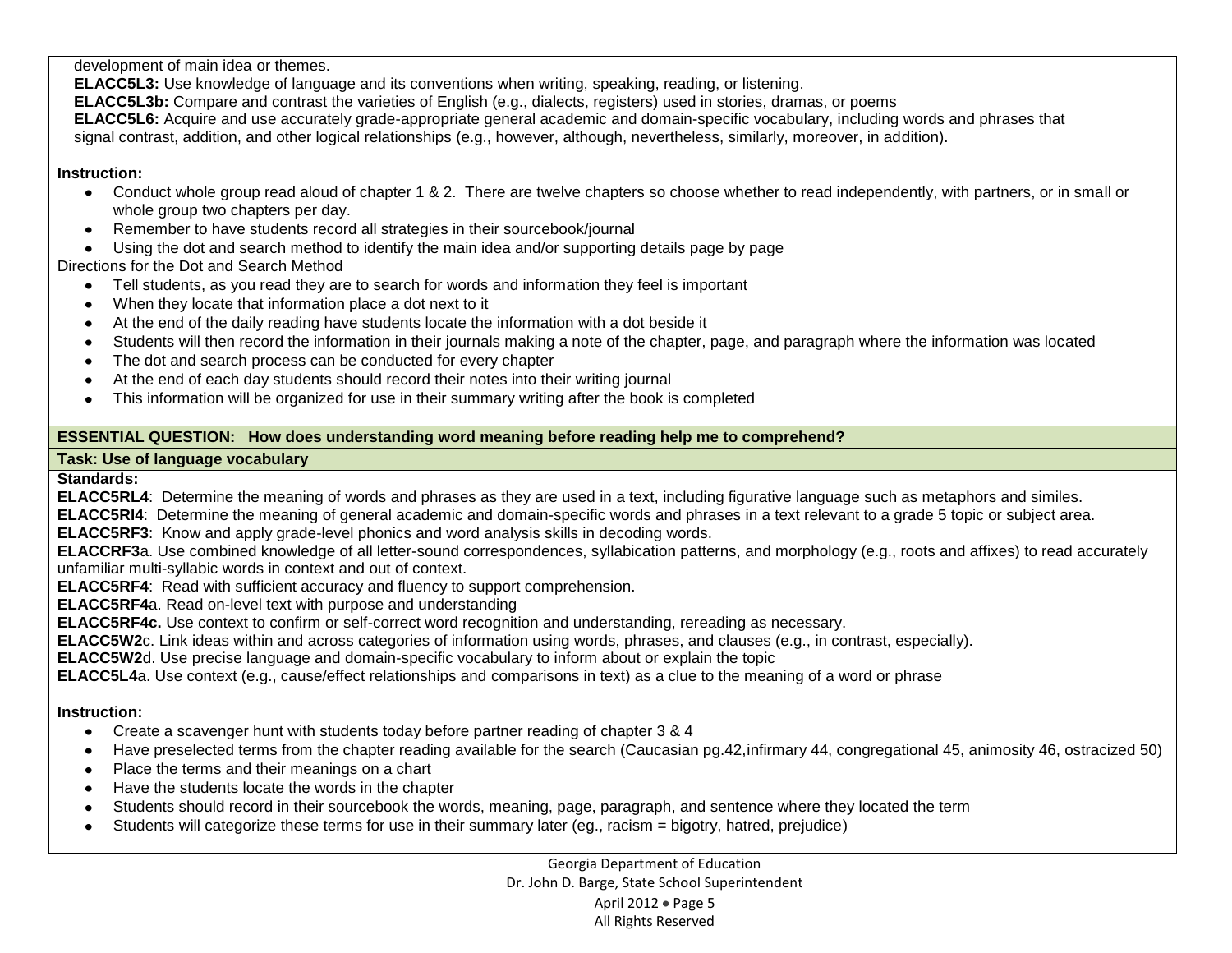Homework suggestion: Have students identify other places where these words can be found or were used. (eg. on the news, another book, etc.)

#### **\*Assessment Opportunity**

## **ESSENTIAL QUESTION: How does making a prediction keep me focused when reading?**

### **Task: Making predictions**

**Standards:**

**ELACC5RL1**: Quote accurately from a text when explaining what the text says explicitly and when drawing inferences from the text.

**ELACC5RI1**: Quote accurately from a text when explaining what the text says explicitly and when drawing inferences from the text.

**ELACC5RF4**: Read with sufficient accuracy and fluency to support comprehension.

**ELACC5RF4a**. Read on-level text with purpose and understanding.

**ELACC5W9**: Draw evidence from literary or informational texts to support analysis, reflection, and research.

**ELACC5SL1**: Engage effectively in a range of collaborative discussions (one-on-one, in groups, and teacher-led) with diverse partners on grade 5 topics and texts, building on others' ideas and expressing their own clearly.

**ELACC5SL1a**. Come to discussions prepared, having read or studied required material; explicitly draw on that preparation and other information known about the topic to explore ideas under discussion.

**ELACC5SL1c**. Pose and respond to specific questions by making comments that contribute to the discussion and elaborate on the remarks of others.

**ELACC5SL1d.** Review the key ideas expressed and draw conclusions in light of information and knowledge gained from the discussions

#### **Instruction:**

| <b>PREDICTION</b>                                                     | <b>AGREE</b> | <b>DISAGREE</b> |
|-----------------------------------------------------------------------|--------------|-----------------|
| Rosa Parks will ask her husband to stop participating in the meetings |              |                 |
| The meetings will make a difference                                   |              |                 |
| The violence will get worse and many more will die                    |              |                 |
| The resistance to injustice will ease off for a while                 |              |                 |

- Before reading chapters 5 & 6 today, have students predict by completing a survey with at least 4 preselected predictions  $\bullet$
- Students should place an X in the box next to whether they agree or disagree with the predictions on the survey  $\bullet$
- Take 5 10 minutes and allow students to add predictions to the list based off of yesterday's reading
- After the chapter reading, have students go back and place a star next to correct predictions with evidence from the text that supports their prediction  $\bullet$
- All predictions may not be answered until later in the text

#### **\*Assessment Opportunity**

**ESSENTIAL QUESTION: How do I use quotes to engage the reader?**

**Task: Underlining important information**

**Standards:**

**ELACC5RI1**: Quote accurately from a text when explaining what the text says explicitly and when drawing inferences from the text.

**ELACC5RI2**: Determine two or more main ideas of a text and explain how they are supported by key details; summarize the text.

**ELACC5W2b**. Develop the topic with facts, definitions, concrete details, quotations, or other information and examples related to the topic.

**ELACC5W2d**. Use precise language and domain-specific vocabulary to inform about or explain the topic.

**ELACC5W9**: Draw evidence from literary or informational texts to support analysis, reflection, and research.

**ELACC5W9b**. Apply grade 5 Reading Standards to informational texts (e.g., Explain how an author uses reasons and evidence to support particular points in a

Georgia Department of Education Dr. John D. Barge, State School Superintendent April 2012  $\bullet$  Page 6 All Rights Reserved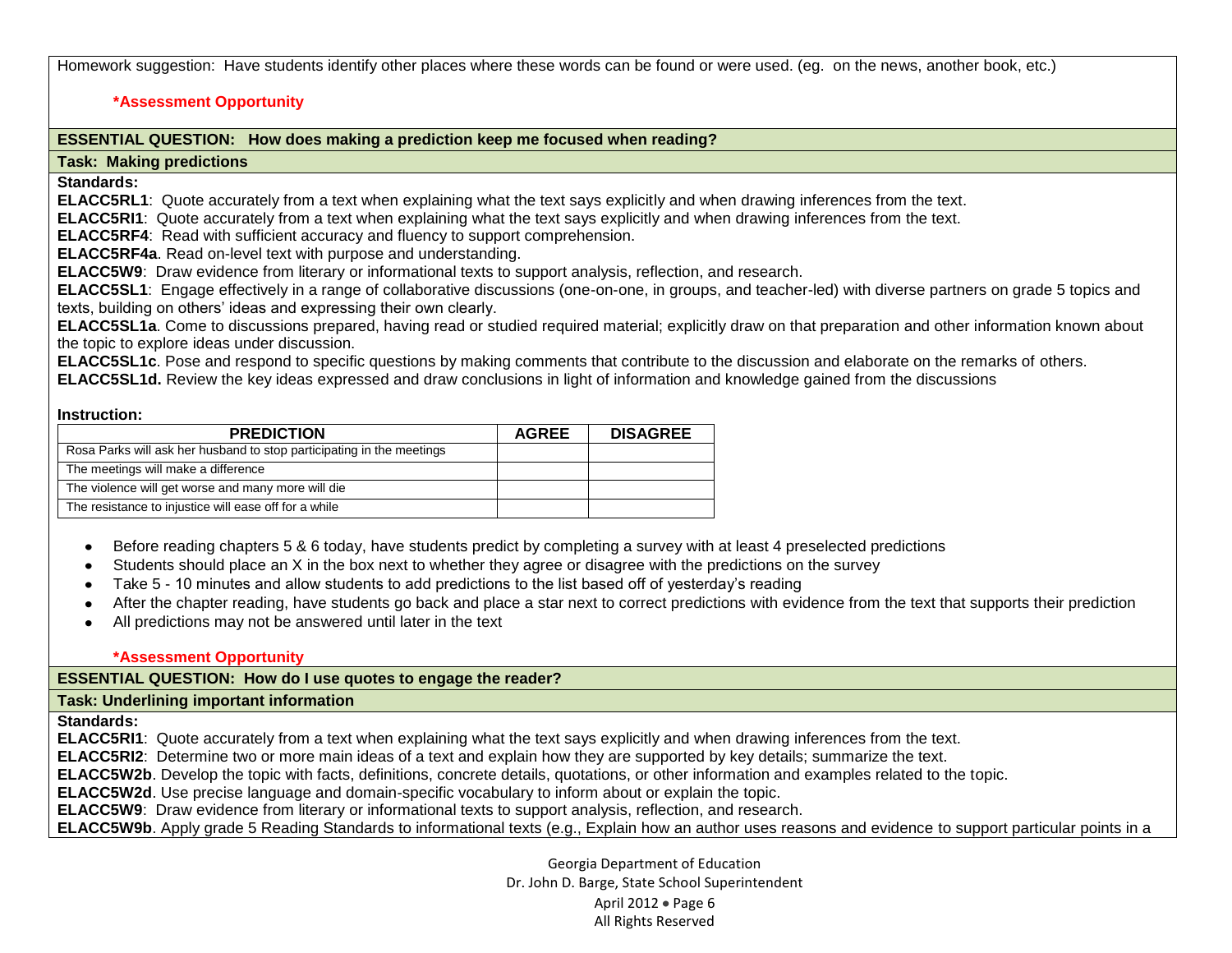text, identifying which reasons and evidence supports which point[s]).

**ELACC5W10**: Write routinely over extended time frames (time for research, reflection, and revision) and shorter time frames (a single sitting or a day or two) for a range of discipline-specific tasks, purposes, and audiences.

**ELACC5L2**d. Use underlining, quotation marks, or italics to indicate titles of works

## **Instruction:**

- $\bullet$ Provide opportunities for student to interpret what the author implies on each page as they read chapters 7 & 8 today
- Demonstrate underlining the main idea and important information which they may want to quote in their summary
- Have students use the key information they have selected and change it to a format using quotes
- Think aloud about what components help you to choose the important information (eg. word choice, impact on reader, etc.)
- As you read, place highlight tape over the information or write it on sticky notes
- Turn and talk to your partner about the main ideas noticed in the text
- Work on summarizing notes into usable paragraphs

# **ESSENTIAL QUESTION: How can I organize the information from my notes?**

# **Task: Organizing important facts and details**

# **Standards:**

**ELACC5RI2:** Determine two or more main ideas of a text and explain how they are supported by key details; summarize the text.

**ELACC5RI10**: By the end of the year, read and comprehend informational texts, including history/social studies, science, and technical texts, at the high end of the grades 4-5 text complexity band independently and proficiently.

**ELACC5W1b**. Provide logically ordered reasons that are supported by facts and details.

**ELACC5W2b.** Develop the topic with facts, definitions, concrete details, quotations, or other information and examples related to the topic.

**ELACC5W4**: Produce clear and coherent writing in which the development and organization are appropriate to task, purpose, and audience.

**ELACC5W9**: Draw evidence from literary or informational texts to support analysis, reflection, and research.

**ELACC5SL1:** Engage effectively in a range of collaborative discussions (one-on-one, in groups, and teacher-led) with diverse partners on grade 5 topics and texts, building on others' ideas and expressing their own clearly.

**ELACC5SL2**: Summarize a written text read aloud or information presented in diverse media and formats, including visually, quantitatively, and orally.

**ELACC5SL3**: Summarize the points a speaker makes and explain how each claim is supported by reasons and evidence.

# **Instruction:**

- $\bullet$ Students will read chapters 9 & 10 independently
- Students will place their reading notes, using previous strategies, into an organizer for ease of writing their summaries  $\bullet$
- Students will use the organizer, such as the one shown below, to plan their writing for each chapter  $\bullet$
- Students will then place a chapter heading as the main idea of each plan  $\bullet$
- Students will identify four of the most important details to support that heading and place it within their organizer  $\bullet$
- Students will take their organizers and draft a summary of the story, chapter by chapter  $\bullet$
- Students should have at least one paragraph for each chapter to meet standards; one page per chapter would exceed

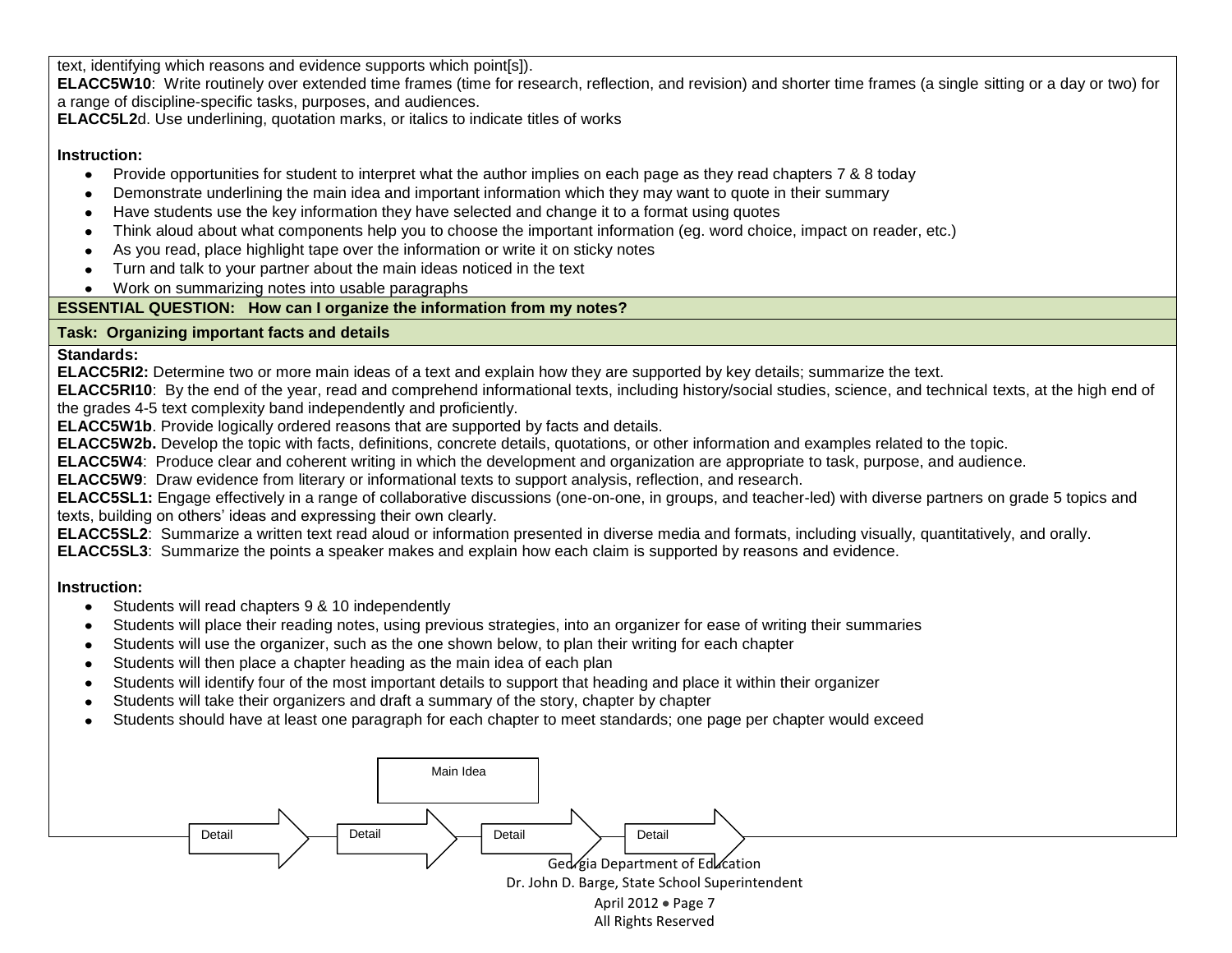#### **\*Assessment Opportunity**

#### **ESSENTIAL QUESTION: How do I only select the most important information for my summary?**

### **Task: Identifying the most important information**

**Standards:** 

**ELACC5RI2**: Determine two or more main ideas of a text and explain how they are supported by key details; summarize the text.

**ELACC5W2b**. Develop the topic with facts, definitions, concrete details, quotations, or other information and examples related to the topic.

**ELACC5W2**d. Use precise language and domain-specific vocabulary to inform about or explain the topic.

**ELACC5W5**: With guidance and support from peers and adults, develop and strengthen writing as needed by planning, revising, and editing.

**ELACC5W8**: Recall relevant information from experiences or gather relevant information from print and digital sources; summarize or paraphrase information in notes and finished work, and provide a list of sources.

**ELACC5W10**: Write routinely over extended time frames (time for research, reflection, and revision) and shorter time frames (a single sitting or a day or two) for a range of discipline-specific tasks, purposes, and audiences.

**ELACC5SL2**: Summarize a written text read aloud or information presented in diverse media and formats, including visually, quantitatively, and orally.

**ELACC5SL3**: Summarize the points a speaker makes and explain how each claim is supported by reasons and evidence.

**ELACC5L2**: Demonstrate command of the conventions of Standard English capitalization, punctuation, and spelling when writing.

**ELACC5L2**a. Use punctuation to separate items in a series.\*

**ELACC5L2b**. Use a comma to separate an introductory element from the rest of the sentence.

#### **Instruction:**

- Completion of reading today with chapters 11 & 12
- Explain to students they will begin summarizing their notes
- In summarizing they must sometimes delete, substitute, and keep information
- Use the rule based strategy to help them produce a summary and to eliminate unnecessary and redundant information

## Rule-Based Strategy

- $\bullet$ Delete trivial material that is unnecessary and difficult to understand
- Delete redundant material
- Substitute superordinate terms for lists (eg., "flower" for "roses, tulips, daisies ").
- Select a topic sentence, or invent one

## **ESSENTIAL QUESTION: How do I engage the reader?**

#### **Task: Developing Ideas**

## **Standards:**

**ELACC5RI10**: By the end of the year, read and comprehend informational texts, including history/social studies, science, and technical texts, at the high end of

Georgia Department of Education Dr. John D. Barge, State School Superintendent April 2012  $\bullet$  Page 8 All Rights Reserved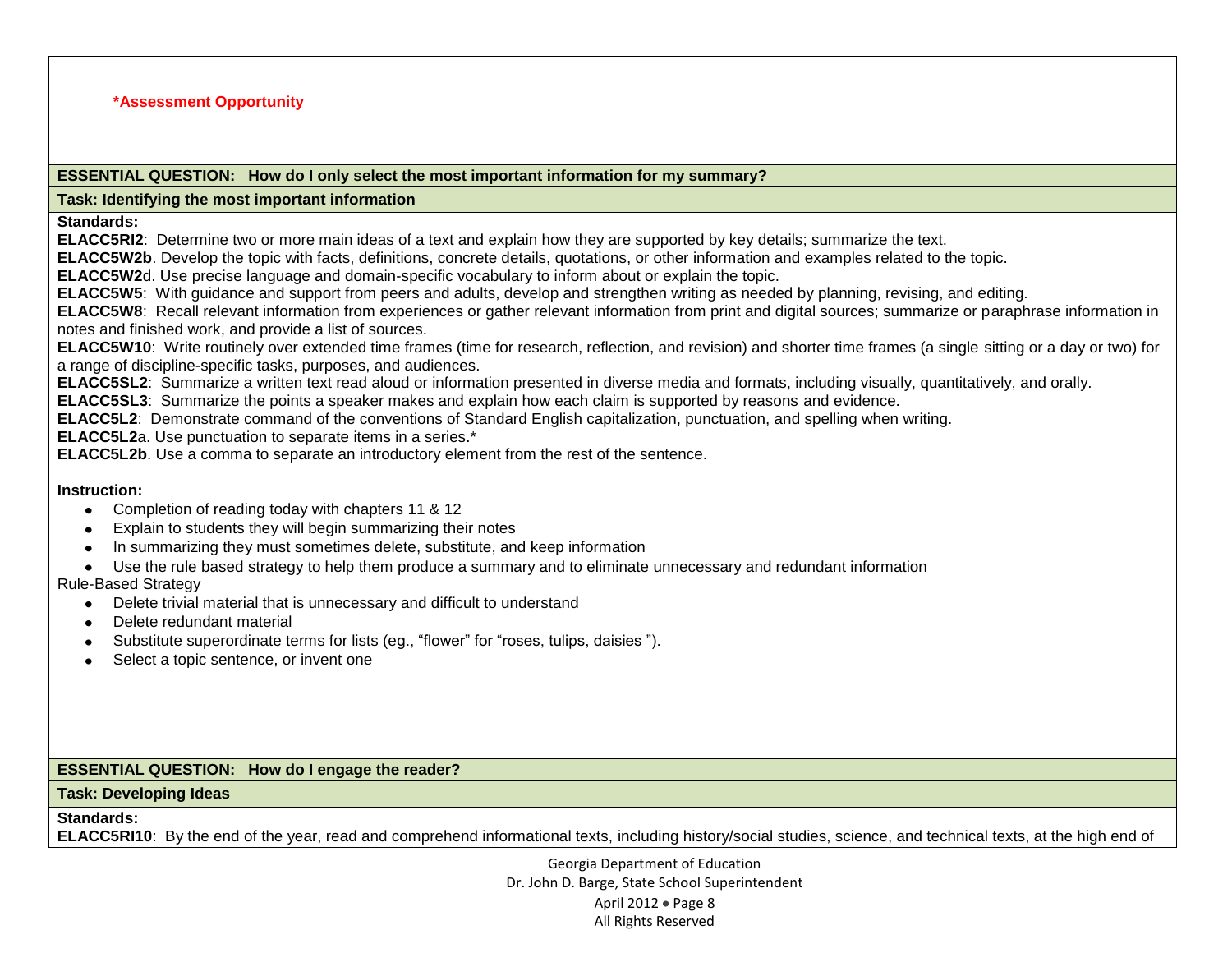the grades 4-5 text complexity band independently and proficiently.

**ELACC5W2**: Write informative/explanatory texts to examine a topic and convey ideas and information clearly.

**ELACC5W2a**. Introduce a topic clearly, provide a general observation and focus, and group related information logically; include formatting (e.g., headings), illustrations, and multimedia when useful to aiding comprehension.

**ELACC5W2b**. Develop the topic with facts, definitions, concrete details, quotations, or other information and examples related to the topic.

**ELACC5W2c.** Link ideas within and across categories of information using words, phrases, and clauses (e.g., in contrast, especially).

**ELACC5W2d**. Use precise language and domain-specific vocabulary to inform about or explain the topic.

**ELACC5W2e.** Provide a concluding statement or section related to the information or explanation presented.

**ELACC5W5**: With guidance and support from peers and adults, develop and strengthen writing as needed by planning, revising, and editing.

**ELACC5W8**: Recall relevant information from experiences or gather relevant information from print and digital sources; summarize or paraphrase information in notes and finished work, and provide a list of sources.

**ELACC5W9**: Draw evidence from literary or informational texts to support analysis, reflection, and research.

### **Instruction:**

- $\bullet$ Using the primary prompt above from the text: *Rosa Parks: My Story*, have students write an essay relating to bullying or any form of mistreatment
- Teach the "showing" vs. "telling" writing strategy
- Give students a sentence that simply tells information
- Model rewriting the sentence using vivid language  $\bullet$
- Have students work together to rewrite various sentences using adjectives and stronger verbs  $\bullet$  .
- Remind students they make a stronger impact on the reader by including strong language and compelling support  $\bullet$
- After completing this exercise have students begin the planning process for their essay on discrimination  $\bullet$
- Students should brainstorm and plan for their essay using some type of graphic organizer similar to the ones previously taught to organize their essay  $\bullet$
- Establish time limits for brainstorming and developing plans. (approximate times brainstorming 5 minutes, planning 15 20 minutes)
- Allow students several days to complete the writing of this prompt. (Suggested time 2 to 3 two hour sessions)  $\bullet$

# **PLANS FOR ASSESSMENT 2: CONNECTING READING TO WRITING AT GRADE-APPROPRIATE LEVEL**

**PROMPT:** Using evidence from the texts, *The Abraham Lincoln You Never Knew* and *The Tuskegee Airmen*, explore at least three similarities and differences in the ways in which Abraham Lincoln and the Tuskegee Airmen overcame hardships and challenges in their lives.

## **SKILL BUILDING TASKS**

*Note: tasks may take more than a single day. Include a task to teach EVERY skill students will need to succeed on the assessment prompt above. Language, Foundations, and Speaking/Listening standards must be incorporated so that all standards are adequately addressed throughout the year.* 

**ESSENTIAL QUESTION: How does predicting the outcome help me to comprehend the text?** 

### **Task: True or False Game**

**Standards:**

**ELACC5RL1**: Quote accurately from a text when explaining what the text says explicitly and when drawing inferences from the text.

**ELACC5RI1**: Quote accurately from a text when explaining what the text says explicitly and when drawing inferences from the text.

**ELACC5RI10**: By the end of the year, read and comprehend informational texts, including history/social studies, science, and technical texts, at the high end of the grades 4-5 text complexity band independently and proficiently.

**ELACC5RF4 a.** Read on-level text with purpose and understanding.

**ELACC5W7**: Conduct short research projects that use several sources to build knowledge through investigation of different aspects of a topic.

Georgia Department of Education Dr. John D. Barge, State School Superintendent April 2012  $\bullet$  Page 9 All Rights Reserved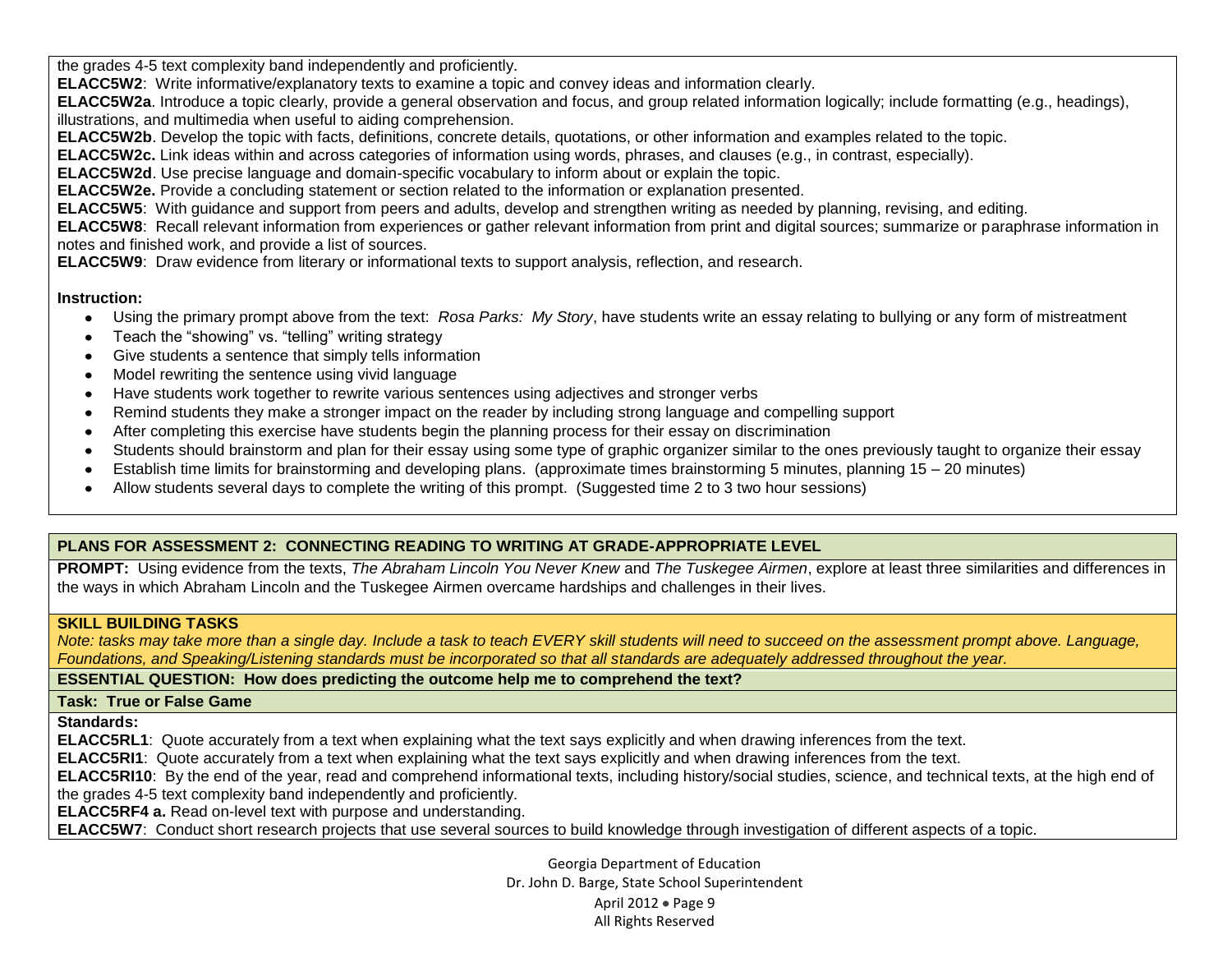**ELACC5W8**: Recall relevant information from experiences or gather relevant information from print and digital sources; summarize or paraphrase information in notes and finished work, and provide a list of sources.

**ELACC5W10**: Write routinely over extended time frames (time for research, reflection, and revision) and shorter time frames (a single sitting or a day or two) for a range of discipline-specific tasks, purposes, and audiences.

**ELACC5SL4**: Report on a topic or text or present an opinion, sequencing ideas logically and using appropriate facts and relevant, descriptive details to support main ideas or themes; speak clearly at an understandable pace.

### **Instruction:**

- Today students will begin reading *The Abraham Lincoln You Never Knew* (75 pages, 4 chapters, chapters average 14 pages in length) Try to complete reading within 3-5 days
- Put tape on the floor and designate one side "True" and the other "False"
- Read preselected statements to students of the impending readings
- If students think the statement is true, they move to the true side
- If students think the statement is false, they move to the false side
- After the reading of the text is completed, read the statements again having students do the same process to check for comprehension

## **\*Assessment Opportunity**

## **ESSENTIAL QUESTION: How does talking ideas out with a partner help me to solidify my understanding?**

## **Task: Identifying Main Idea**

### **Standards:**

**ELACC5RI1**: Quote accurately from a text when explaining what the text says explicitly and when drawing inferences from the text.

**ELACC5RI2**: Determine two or more main ideas of a text and explain how they are supported by key details; summarize the text.

**ELACC5RI8**: Explain how an author uses reasons and evidence to support particular points in a text, identifying which reasons and evidence supports which point(s).

**ELACC5W2b**. Develop the topic with facts, definitions, concrete details, quotations, or other information and examples related to the topic.

**ELACC5W2d**. Use precise language and domain-specific vocabulary to inform about or explain the topic.

**ELACC5W7**: Conduct short research projects that use several sources to build knowledge through investigation of different aspects of a topic.

**ELACC5SL4**: Report on a topic or text or present an opinion, sequencing ideas logically and using appropriate facts and relevant, descriptive details to support main ideas or themes; speak clearly at an understandable pace.

### **Instruction:**

- During the 3-5 day reading of the text *The Abraham Lincoln You Never Knew*, use your note taking strategies from the first 9 weeks  $\bullet$
- At the end of each chapter turn and tell your partner one main idea from the chapter
- Give details from the text that support your thinking
- Write your thought with the support from the text in your journal or sourcebook
- Make detailed observations and notes for later use in comparing Abraham Lincoln to the Tuskegee Airmen  $\bullet$  .

### **ESSENTIAL QUESTION: How does knowing the vocabulary help me to explain a topic?**

**Task: Vocabulary Building**

Georgia Department of Education Dr. John D. Barge, State School Superintendent April 2012 · Page 10 All Rights Reserved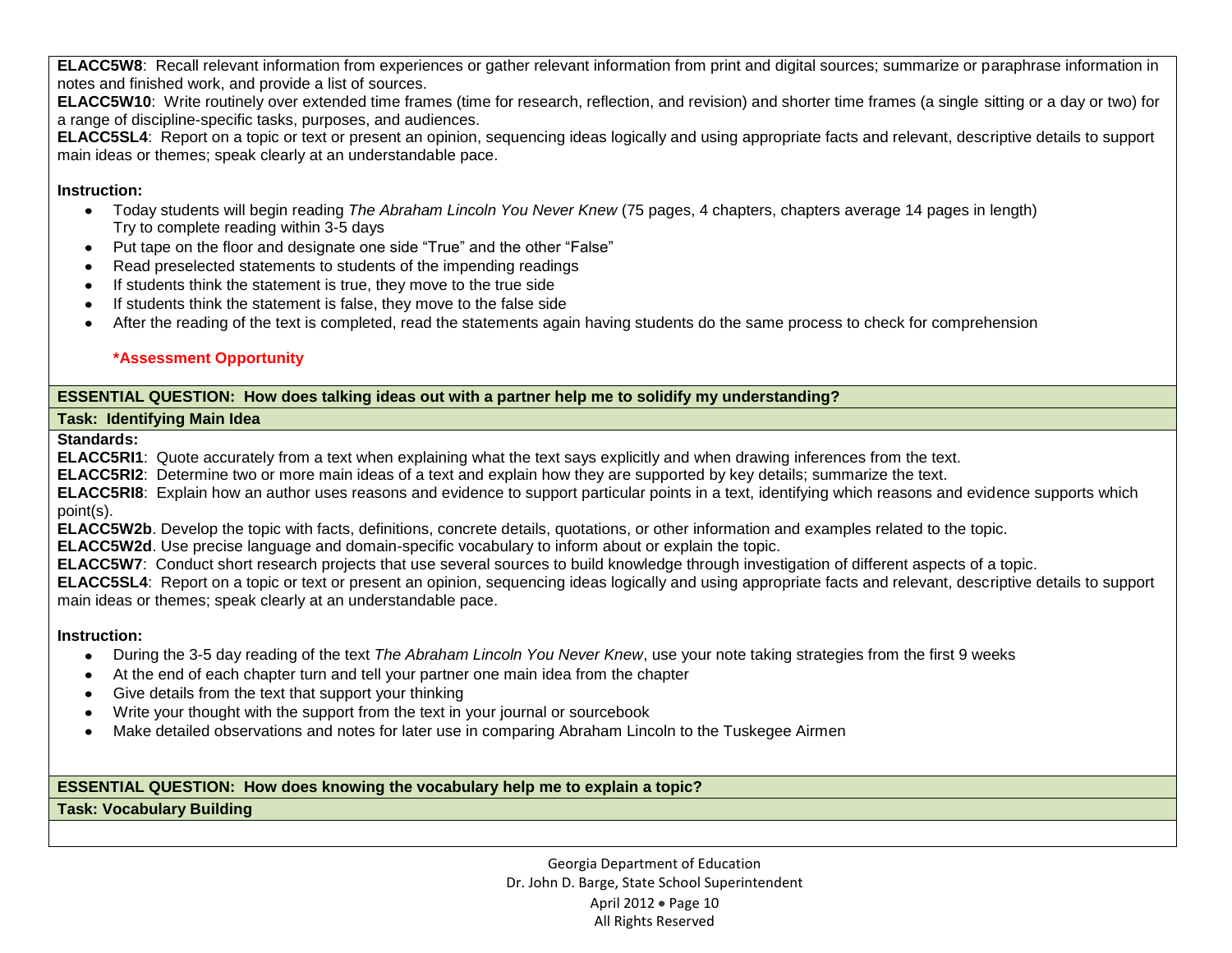### **Standards:**

**ELACC5RL3**: Compare and contrast two or more characters, settings, or events in a story or drama, drawing on specific details in the text (e.g., how characters interact).

**ELACC5RL4**: Determine the meaning of words and phrases as they are used in a text, including figurative language such as metaphors and similes.

**ELACC5RI4**: Determine the meaning of general academic and domain-specific words and phrases in a text relevant to a grade 5 topic or subject area.

**ELACC5W2d.** Use precise language and domain-specific vocabulary to inform about or explain the topic.

**ELACC5L4**: Determine or clarify the meaning of unknown and multiple-meaning words and phrases based on grade 5 reading and content, choosing flexibly from a range of strategies.

## **Instruction:**

- Using a concept circle graphic organizer, place a word or phrase associated with the Abraham Lincoln/Tuskegee Airmen within the circle  $\bullet$
- Ask students to write about the connections they see between the words and phrases
- Have them explain why the words in the concept circle are together
	- This activity is to be done with Abraham Lincoln and Tuskegee Airmen as often as needed

**\*Assessment Opportunity**

# **ESSENTIAL QUESTION: How does knowing the vocabulary help me to explain a topic?**

## **Task: Vocabulary Building**

## **Standards:**

**ELACC5RL3**: Compare and contrast two or more characters, settings, or events in a story or drama, drawing on specific details in the text (e.g., how characters interact).

**ELACC5RL4**: Determine the meaning of words and phrases as they are used in a text, including figurative language such as metaphors and similes.

**ELACC5RI4**: Determine the meaning of general academic and domain-specific words and phrases in a text relevant to a grade 5 topic or subject area.

**ELACC5W2d.** Use precise language and domain-specific vocabulary to inform about or explain the topic.

**ELACC5L4**: Determine or clarify the meaning of unknown and multiple-meaning words and phrases based on grade 5 reading and content, choosing flexibly from a range of strategies.

## **Instruction:**

- Put vocabulary words in 3 sections of the circle
- $\bullet$  Have students add a word to the  $4<sup>th</sup>$  section
- Next students should write about why they chose that word to add
- How are the words in the circle related? This activity is to be done with Abraham Lincoln and Tuskegee Airmen as often as needed **\*Assessment Opportunity**

**ESSENTIAL QUESTION: How does asking questions help me to understanding the big idea?**

# **Task: Summarizing**

# **Standards:**

**ELACC5RL3**: Compare and contrast two or more characters, settings, or events in a story or drama, drawing on specific details in the text (e.g., how characters interact).

> Georgia Department of Education Dr. John D. Barge, State School Superintendent April 2012 • Page 11 All Rights Reserved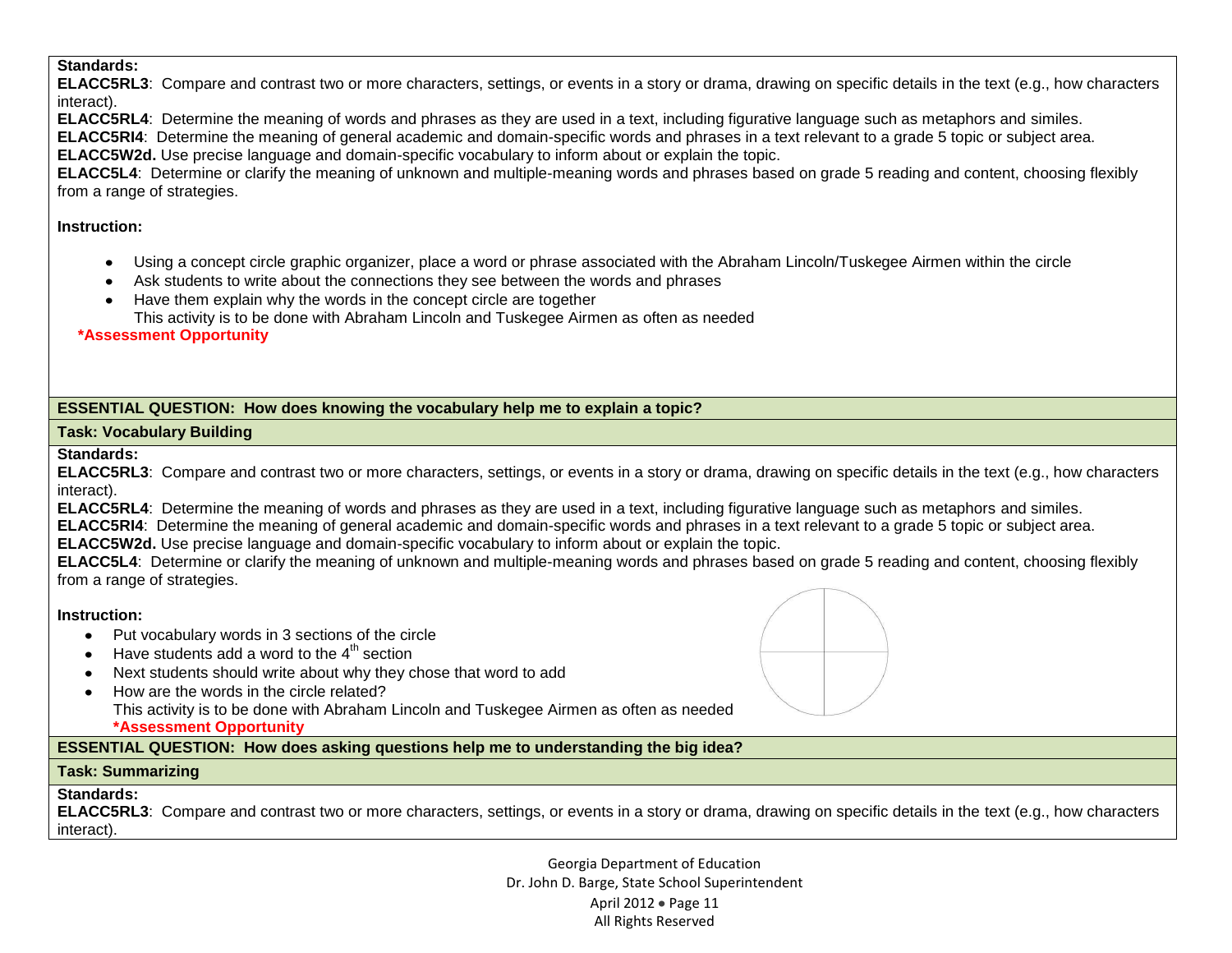**ELACC5RI1**: Quote accurately from a text when explaining what the text says explicitly and when drawing inferences from the text. **ELACC5RI8**: Explain how an author uses reasons and evidence to support particular points in a text, identifying which reasons and evidence supports which point(s).

**ELACC5SL2**: Summarize a written text read aloud or information presented in diverse media and formats, including visually, quantitatively, and orally.

**ELACC5SL3**: Summarize the points a speaker makes and explain how each claim is supported by reasons and evidence.

## **Instruction:**

- Distribute index cards to students
- Ask students to write on both sides of index card
- Side 1: Based on the text write a summary statement (a big idea) that you understood
- Side 2: Identify something about the text that you did not fully understand. Write in a question.
- Students should complete a card per page
- At the conclusion of reading, ask students to write a brief (one minute) essay summarizing their understanding of the big idea
- $\bullet$ Share with partners

This activity is to be done with Abraham Lincoln and Tuskegee Airmen as often as needed

# \***Assessment Opportunity**

Differentiation Option(s): Students can complete a card per paragraph

**ESSENTIAL QUESTION: How does activating my background knowledge help me to make sense of non-fiction text?** 

# **Task: Activating Background Knowledge to make sense of non-fiction text**

## **Standards:**

**ELACC5RI3**: Explain the relationships or interactions between two or more individuals, events, ideas, or concepts in a historical, scientific, or technical text based on specific information in the text.

**ELACC5RI6**: Analyze multiple accounts of the same event or topic, noting important similarities and differences in the point of view they represent.

**ELACC5RI10**: By the end of the year, read and comprehend informational texts, including history/social studies, science, and technical texts, at the high end of the grades 4-5 text complexity band independently and proficiently.

**ELACC5W7**: Conduct short research projects that use several sources to build knowledge through investigation of different aspects of a topic.

**ELACC5W9**: Draw evidence from literary or informational texts to support analysis, reflection, and research.

**ELACC5W9a**. Apply grade 5 Reading Standards to literature (e.g., "Compare and contrast two or more characters, settings, or events in a story or a drama, drawing on specific details in the text [e.g., how characters interact]").

**ELACC5L3b**. Compare and contrast the varieties of English (e.g., dialects, registers) used in stories, dramas, or poems.

# **Instruction:**

- Watch the video clip of the "Red Tails" on the first day of this lesson
- Prior to reading review Internet resources (this could take a two or three days depending on the technology available to you)  $\bullet$
- Begin reading *The Tuskegee Airmen (We the People*) (41 pages, 8 chapters, 4 pages per chapter) If possible, complete these activities within two weeks.  $\bullet$
- After establishing some background knowledge, use this knowledge to make inferences as you read the stories  $\bullet$
- Make a 3-column chart labeled: "text says," "background knowledge," and "my inference"  $\bullet$
- Read teacher selected quotes from the text in the first column of the graphic organizer stating text says  $\bullet$
- Read each quote and discuss the background knowledge  $\bullet$
- Read the text and make inferences based off of the text and background knowledge  $\bullet$
- Pay special attention to varied language and dialects $\bullet$

Georgia Department of Education Dr. John D. Barge, State School Superintendent April 2012 • Page 12 All Rights Reserved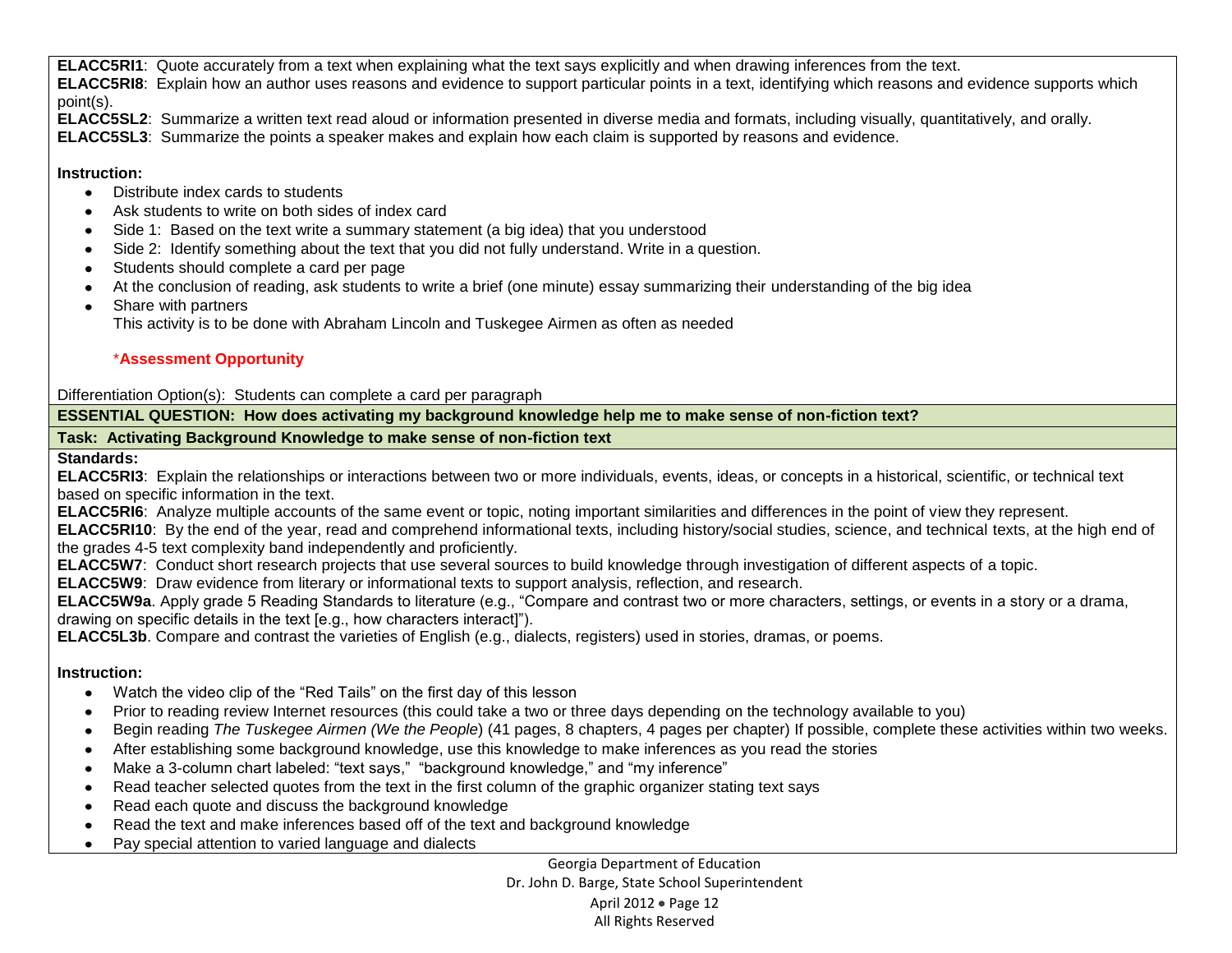Abraham Lincoln Presidential Library: <http://www.alplm.org/>

Tuskegee Airmen: <http://tuskegeeairmennationalmuseum.org/>

"Red Tails", 2012 ( film version portraying the triumphs of the Tuskegee Airmen)

**<http://movies.yahoo.com/movie/red-tails/>**

**<http://www.npr.org/2012/01/26/145841045/real-tuskegee-airmen-helped-red-tails-take-flight>**

### **\*Assessment Opportunity**

### **ESSENTIAL QUESTION: How does organizing my thoughts help me to explain what I read?**

## **Task: Using Graphic Organizers**

### **Standards:**

**ELACC5RL3**: Compare and contrast two or more characters, settings, or events in a story or drama, drawing on specific details in the text (e.g., how characters interact).

**ELACC5RL9**: Compare and contrast stories in the same genre (e.g., mysteries and adventure stories) on their approaches to similar themes and topics. **ELACC5RI3**: Explain the relationships or interactions between two or more individuals, events, ideas, or concepts in a historical, scientific, or technical text based on specific information in the text.

**ELACC5RI5**: Compare and contrast the overall structure (e.g., chronology, comparison, cause/effect, problem/solution) of events, ideas, concepts, or information in two or more texts.

**ELACC5RI6**: Analyze multiple accounts of the same event or topic, noting important similarities and differences in the point of view they represent.

**ELACC5RI10**: By the end of the year, read and comprehend informational texts, including history/social studies, science, and technical texts, at the high end of the grades 4-5 text complexity band independently and proficiently.

**ELACC5W2**: Write informative/explanatory texts to examine a topic and convey ideas and information clearly.

**ELACC5W2a**. Introduce a topic clearly, provide a general observation and focus, and group related information logically; include formatting (e.g., headings), illustrations, and multimedia when useful to aiding comprehension.

**ELACC5W9**: Draw evidence from literary or informational texts to support analysis, reflection, and research.

**ELACC5W9a**. Apply grade 5 Reading Standards to literature (e.g., "Compare and contrast two or more characters, settings, or events in a story or a drama, drawing on specific details in the text [e.g., how characters interact]").

## **Instruction:**

- Refer back to your notes of Abraham Lincoln and the Tuskegee Airmen, think of how the two are connected  $\bullet$
- Develop three-circle Venn diagram, label them: "events" / "individuals" / "historical concepts"
- Identify the similarity and differences and place them in the diagram
- After the completion of Venn Diagram and using a K-W-L organizer, list three things you learned about each group of events, individuals, and concepts
- Conclude with three opening statements about what you learned for your informational essay
- Next Step: Decide how further reading and information changed what you thought you knew

### **\*Assessment Opportunity**

**ESSENTIAL QUESTION: How can information be shared differently?**

### **Task: Compare & Contrast**

## **Standards:**

**ELACC5RL3**: Compare and contrast two or more characters, settings, or events in a story or drama, drawing on specific details in the text (e.g., how characters

Georgia Department of Education Dr. John D. Barge, State School Superintendent April 2012 · Page 13 All Rights Reserved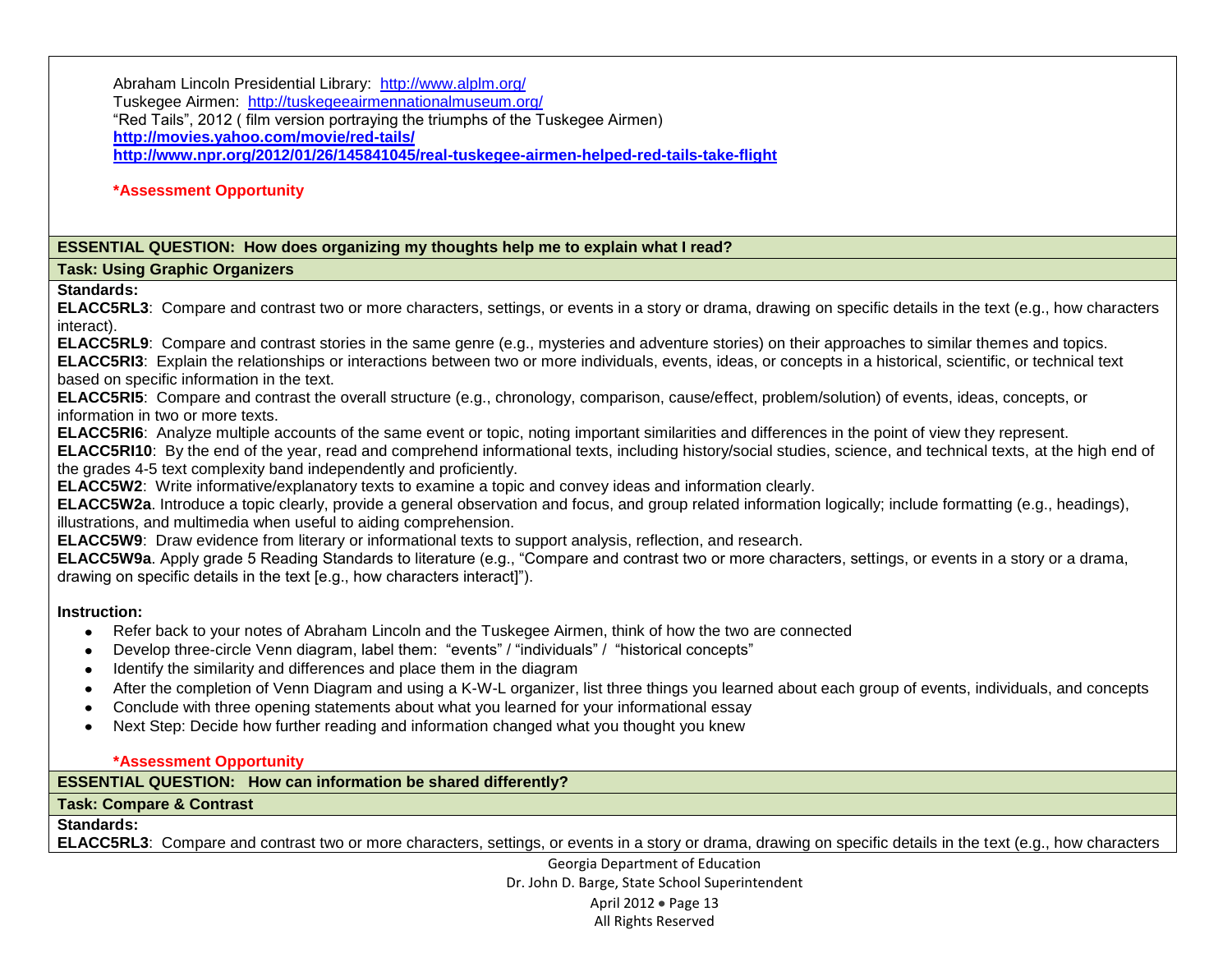#### interact).

**ELACC5RL9**: Compare and contrast stories in the same genre (e.g., mysteries and adventure stories) on their approaches to similar themes and topics.

**ELACC5RI3**: Explain the relationships or interactions between two or more individuals, events, ideas, or concepts in a historical, scientific, or technical text based on specific information in the text.

**ELACC5RI5**: Compare and contrast the overall structure (e.g., chronology, comparison, cause/effect, problem/solution) of events, ideas, concepts, or information in more texts.

**ELACC5RI6**: Analyze multiple accounts of the same event or topic, noting important similarities and differences in the point of view they represent.

**ELACC5RI7**: Draw on information from multiple print or digital sources, demonstrating the ability to locate an answer to a question quickly or to solve a problem efficiently.

**ELACC5W7**: Conduct short research projects that use several sources to build knowledge through investigation of different aspects of a topic.

### **Instruction:**

- Watch the movie clip of the "Red Tails" again
- Make a comparison between the text and the clip
- What are the similarities and the differences?
- What information in the clip is considered fictional?

**<http://movies.yahoo.com/movie/red-tails/>**

**<http://www.npr.org/2012/01/26/145841045/real-tuskegee-airmen-helped-red-tails-take-flight>**

## **ESSENTIAL QUESTION: How can portraying an event help me to respond to the text?**

## **Task: Dramatic Presentation**

# **Standards:**

**ELACC5RL2**: Determine a theme of a story, drama, or poem from details in the text, including how characters in a story or drama respond to challenges or how the speaker in a poem reflects upon a topic; summarize the text.

**ELACC5RI7**: Draw on information from multiple print or digital sources, demonstrating the ability to locate an answer to a question quickly or to solve a problem efficiently.

**ELACC5W7**: Conduct short research projects that use several sources to build knowledge through investigation of different aspects of a topic.

**ELACC5RF4**: Read with sufficient accuracy and fluency to support comprehension.

**ELACC5SL4**: Report on a topic or text or present an opinion, sequencing ideas logically and using appropriate facts and relevant, descriptive details to support main ideas or themes; speak clearly at an understandable pace.

**ELACC5SL5:** Include multimedia components (e.g., graphics, sound) and visual displays in presentations when appropriate to enhance the development of main ideas or themes.

**ELACC5SL6:** Adapt speech to a variety of contexts and tasks, using formal English when appropriate to task and situation.

**ELACC5L3:** Use knowledge of language and its conventions when writing, speaking, reading, or listening.

**ELACC5L3a**. Expand, combine, and reduce sentences for meaning, reader/listener interest, and style.\*

**ELACC5L3b**. Compare and contrast the varieties of English (e.g., dialects, registers) used in stories, dramas, or poems.

## **Instruction:**

- After watching the clip, have students begin creating a dramatic presentation of an event identified in their graphic organizers
- Students should incorporate the major characters and details in sequential order
- Students should develop a script, props, and costumes

Georgia Department of Education Dr. John D. Barge, State School Superintendent April 2012 • Page 14 All Rights Reserved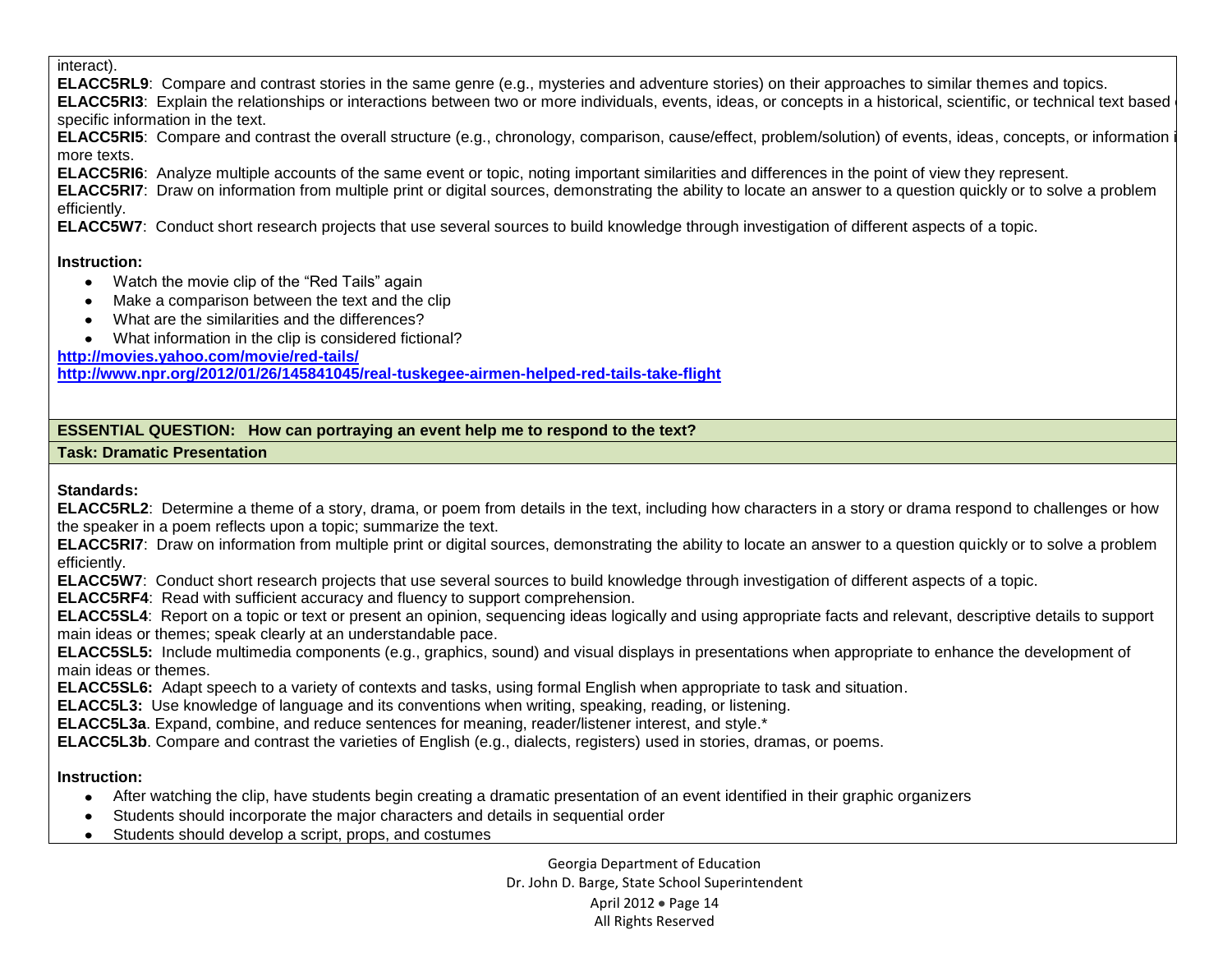- Script should be written in play format with logical sequencing, appropriate facts, and relevant details (include stage directions)  $\bullet$
- Include graphics from power points as backgrounds and/or props
- Invite parents, staff, and other classes to the presentation

#### **<http://movies.yahoo.com/movie/red-tails/>**

**<http://www.npr.org/2012/01/26/145841045/real-tuskegee-airmen-helped-red-tails-take-flight>**

#### **\*Assessment Opportunity**

#### **ESSENTIAL QUESTION: How can portraying an event help me to respond to the text?**

**Task: Dramatic Presentation**

## **Standards:**

**ELACC5RL2**: Determine a theme of a story, drama, or poem from details in the text, including how characters in a story or drama respond to challenges or how the speaker in a poem reflects upon a topic; summarize the text.

**ELACC5RI7**: Draw on information from multiple print or digital sources, demonstrating the ability to locate an answer to a question quickly or to solve a problem efficiently.

**ELACC5W7**: Conduct short research projects that use several sources to build knowledge through investigation of different aspects of a topic.

**ELACC5RF4**: Read with sufficient accuracy and fluency to support comprehension.

**ELACC5SL4**: Report on a topic or text or present an opinion, sequencing ideas logically and using appropriate facts and relevant, descriptive details to support main ideas or themes; speak clearly at an understandable pace.

**ELACC5SL5:** Include multimedia components (e.g., graphics, sound) and visual displays in presentations when appropriate to enhance the development of main ideas or themes.

**ELACC5SL6:** Adapt speech to a variety of contexts and tasks, using formal English when appropriate to task and situation.

**ELACC5L3:** Use knowledge of language and its conventions when writing, speaking, reading, or listening.

**ELACC5L3a**. Expand, combine, and reduce sentences for meaning, reader/listener interest, and style.\*

**ELACC5L3b**. Compare and contrast the varieties of English (e.g., dialects, registers) used in stories, dramas, or poems.

### **Instruction:**

- Students will create a dramatic presentation of an important in the life of Abraham Lincoln
- They are to incorporate the major characters and details in sequential order
- Students are to develop a script, props, and costumes Invite parents, staff, and other classes to the presentation

Resource: <http://www.alplm.org/>

### **\*Assessment Opportunity**

### **ESSENTIAL QUESTION: How can portraying an event help me to respond to the text?**

### **Task: Examine a topic**

## **Standards:**

**ELACC5RL2**: Determine a theme of a story, drama, or poem from details in the text, including how characters in a story or drama respond to challenges or how the speaker in a poem reflects upon a topic; summarize the text.

> Georgia Department of Education Dr. John D. Barge, State School Superintendent April 2012 • Page 15 All Rights Reserved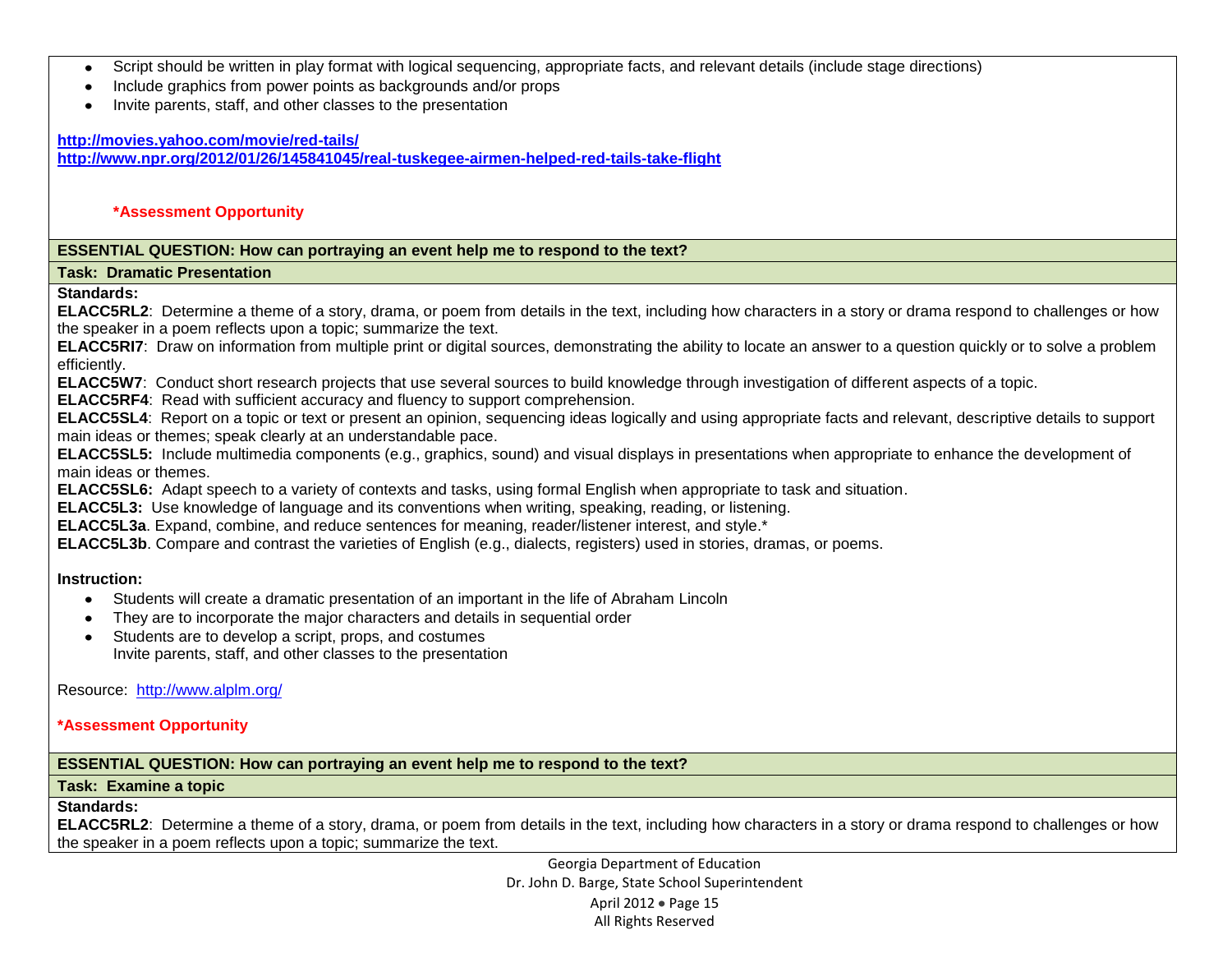**ELACC5RI1**: Quote accurately from a text when explaining what the text says explicitly and when drawing inferences from the text.

**ELACC5RI2**: Determine two or more main ideas of a text and explain how they are supported by key details; summarize the text.

**ELACC5RI3**: Explain the relationships or interactions between two or more individuals, events, ideas, or concepts in a historical, scientific, or technical text based on specific information in the text.

**ELACC5RI5**: Compare and contrast the overall structure (e.g., chronology, comparison, cause/effect, problem/solution) of events, ideas, concepts, or information in two or more texts.

**ELACC5W2**: Write informative/explanatory texts to examine a topic and convey ideas and information clearly.

**ELACC5W2a**. Introduce a topic clearly, provide a general observation and focus, and group related information logically; include formatting (e.g., headings), illustrations, and multimedia when useful to aiding comprehension.

**ELACC5W2b**. Develop the topic with facts, definitions, concrete details, quotations, or other information and examples related to the topic.

**ELACC5W2c**. Link ideas within and across categories of information using words, phrases, and clauses (e.g., in contrast, especially).

**ELACC5W2e**. Provide a concluding statement or section related to the information or explanation presented.

**ELACC5W5**: With guidance and support from peers and adults, develop and strengthen writing as needed by planning, revising, and editing.

## **Instruction:**

Using graphic organizers and notes, write an essay explaining at least three of the challenges of Abraham Lincoln and the Tuskegee Airmen

- Effectively use the writing process (plan, draft, revise, final, proofread)  $\bullet$
- Identify three similarities and three differences between Abraham Lincoln and the Tuskegee Airmen  $\bullet$
- Discuss in detail how they responded to challenges; include evidence from the text
- Develop a topic using facts and specific information from both texts  $\bullet$
- Earlier in the lesson, students created an engaging opening statement; now they are to develop a strong concluding statement to include in essay

# **\*Assessment Opportunity**

# **PLANS FOR ASSESSMENT 3: CONNECTING READING TO WRITING AT GRADE-APPROPRIATE LEVEL**

## **PROMPT:**

Dr. Martin Luther King Jr. wrote many inspiring speeches. Conduct your own research into the purpose for at least three of his speeches. Explain why you feel these three are especially powerful and moving. Use specific quotes from the speeches to help convey meaning.

Or

Using the poem "Mother to Son" by Langston Hughes, examine each stanza for the use of dialect. Compare and contrast the dialect, such as, "I'se been aclimbin on" to Standard American English used today. Explain why you believe the author used the dialect and how this particular choice of words impacts the reader.

## **SKILL BUILDING TASKS**

*Note: tasks may take more than a single day. Include a task to teach EVERY skill students will need to succeed on the assessment prompt above. Language, Foundations, and Speaking/Listening standards must be incorporated so that all standards are adequately addressed throughout the year.* 

**ESSENTIAL QUESTION: How does figurative language impact the reader?**

# **Task: Recognizing figurative language**

# **Standards:**

**ELACC5RL4**: Determine the meaning of words and phrases as they are used in a text, including figurative language such as metaphors and similes. **ELACC5RL10**: By the end of the year, read and comprehend literature, including stories, dramas, and poetry, at the high end of the grades 4-5 text complexity band independently and proficiently.

> Georgia Department of Education Dr. John D. Barge, State School Superintendent April 2012 • Page 16 All Rights Reserved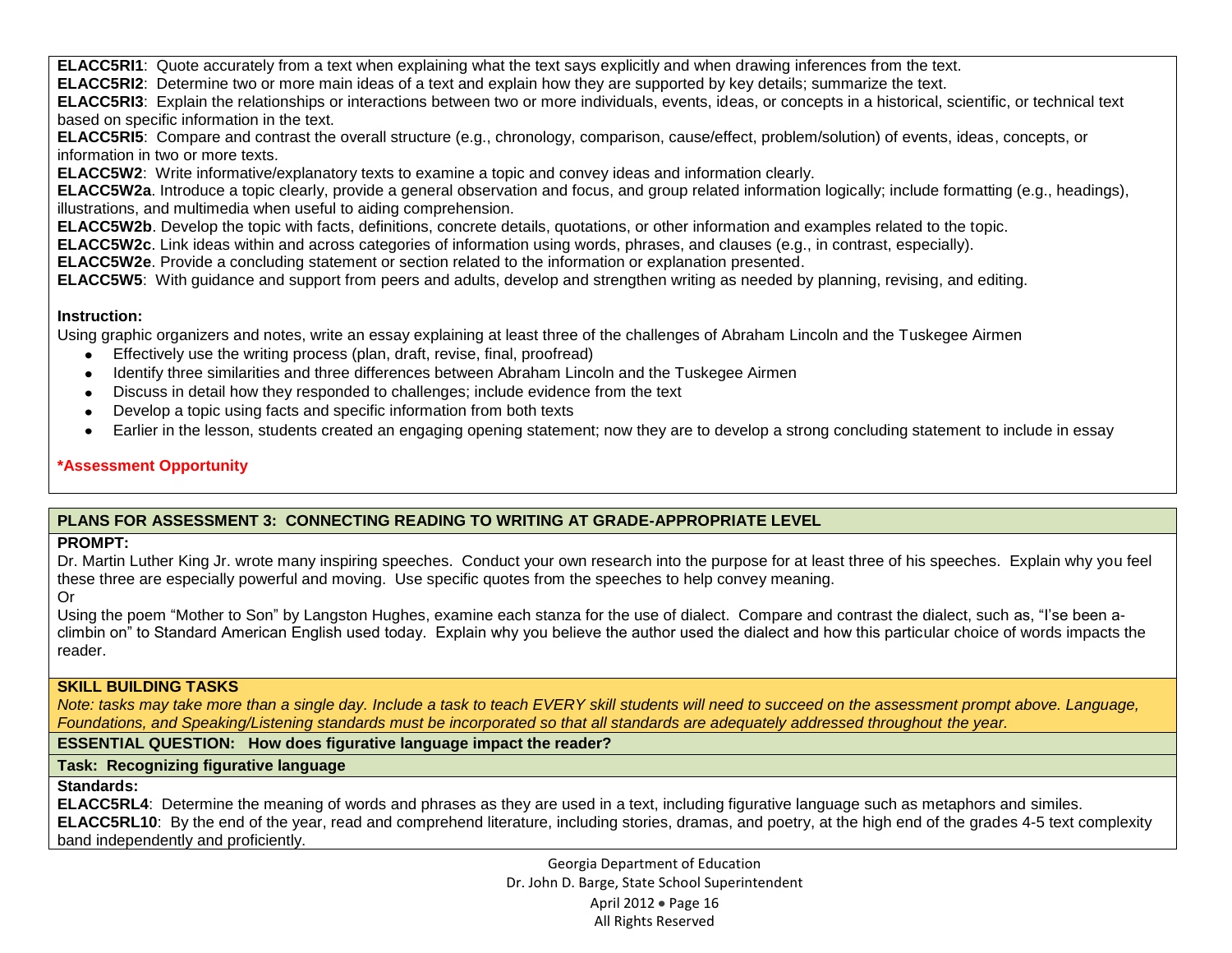**ELACC5RF4**: Read with sufficient accuracy and fluency to support comprehension.

**ELACC5RF4a.** Read on-level text with purpose and understanding.

**ELACC5RF4b**. Read on-level prose and poetry orally with accuracy, appropriate rate, and expression on successive readings.

**ELACC5RF4c**. Use context to confirm or self-correct word recognition and understanding, rereading as necessary.

**ELACC5W6**: With some guidance and support from adults, use technology, including the Internet, to produce and publish writing as well as to interact and collaborate with others; demonstrate sufficient command of keyboarding skills to type a minimum of two pages in a single sitting.

**ELACC5SL1**: Engage effectively in a range of collaborative discussions (one-on-one, in groups, and teacher-led) with diverse partners on grade 5 topics and texts, building on others' ideas and expressing their own clearly.

**ELACC5SL1c.** Pose and respond to specific questions by making comments that contribute to the discussion and elaborate on the remarks of others.

**ELACC5SL6:** Adapt speech to a variety of contexts and tasks, using formal English when appropriate to task and situation.

## **Instruction:**

- Give students a list of figurative language terms, definitions, and examples of language used in context
- Explain that poets use figurative language to describe things  $\bullet$
- Select poetry which uses these terms
- Read poems aloud slowly
- Ask students to visualize each
- Explain figurative language terms ie. "signing trees" a personification that means the move of the trees, not crying or humming
- Allow students to identify terms as you read
- Students partner read poem to practice fluency

"I Know Why the Caged Bird Sings," Maya Angelou, poem [http://www.americanpoems.com/poets/Maya\\_Angelou/13474](http://www.americanpoems.com/poets/Maya_Angelou/13474)

(Allow for 3 – 4 days of practice identifying terms and practicing fluency)

# **ESSENTIAL QUESTION: How does figurative language impact my writing?**

# **Task: I Have…Who Has? Game**

**Standards:**

**ELACC5RL4**: Determine the meaning of words and phrases as they are used in a text, including figurative language such as metaphors and similes.

**ELACC5RF4**: Read with sufficient accuracy and fluency to support comprehension.

**ELACC5RF4a.** Read on-level text with purpose and understanding.

**ELACC5RF4b**. Read on-level prose and poetry orally with accuracy, appropriate rate, and expression on successive readings.

**ELACC5RF4c**. Use context to confirm or self-correct word recognition and understanding, rereading as necessary.

**ELACC5SL1b**. Follow agreed-upon rules for discussions and carry out assigned roles.

**ELACC5SL1c.** Pose and respond to specific questions by making comments that contribute to the discussion and elaborate on the remarks of others.

**ELACC5SL1d.** Review the key ideas expressed and draw conclusions in light of information and knowledge gained from the discussions.

# **Instruction:**

- Today students will develop a figurative language game
- Allow for multiple attempts to practice game with classmates (This may take  $2 3$  days)
- Have students create an I Have ...Who Has? game to share with classmates

Directions for game:

Georgia Department of Education Dr. John D. Barge, State School Superintendent April 2012 · Page 17 All Rights Reserved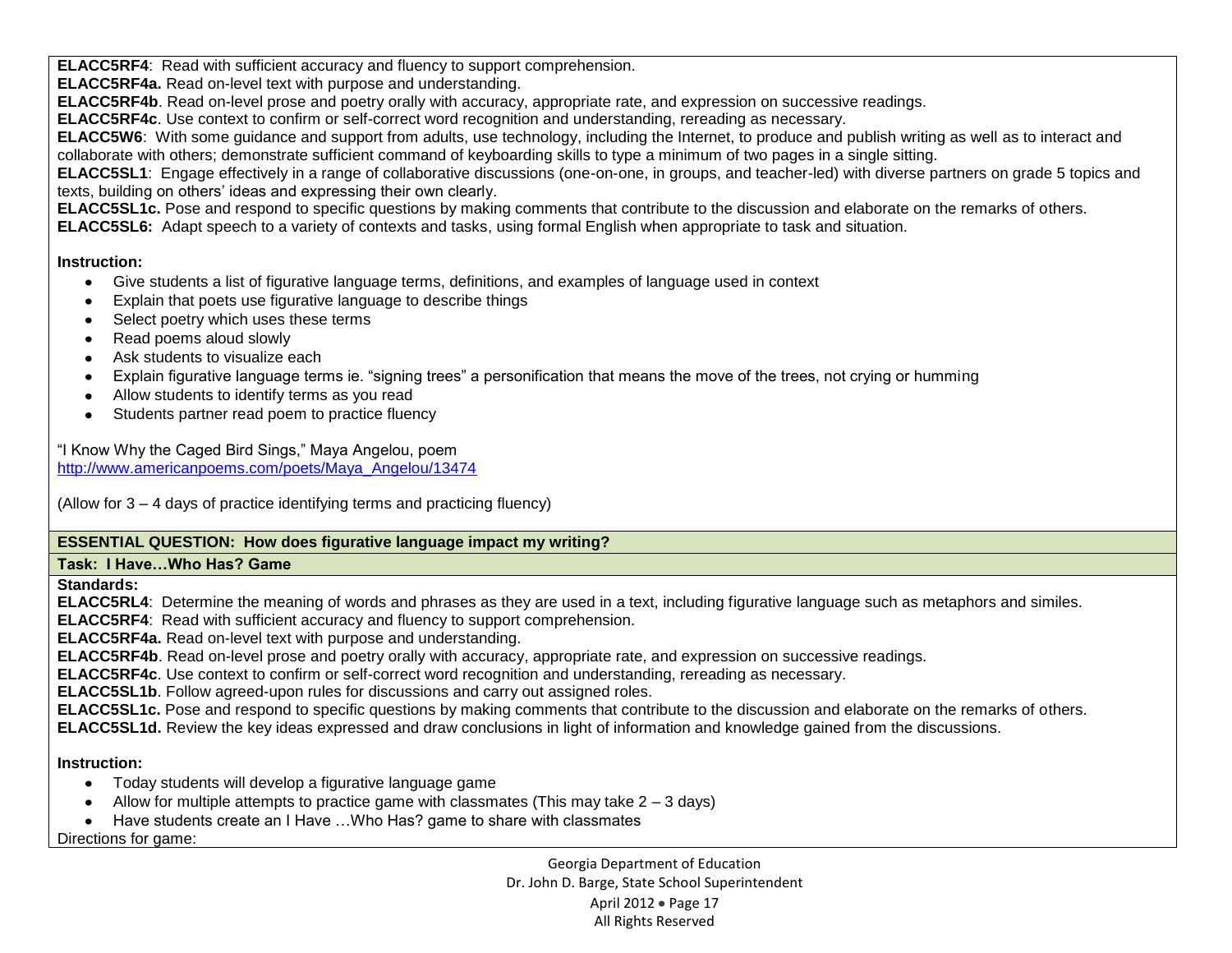- On 3X5" index cards, write each of the vocabulary words on one side of the card  $\bullet$
- Turn the cards over and write the definition of a different word from the selected list
- Establish groups based off of the number of figurative language terms given  $\bullet$
- Each student in group gets a card and reads it silently before the game begins
- To start: One student will ask, "Who has…?" and reads the definition. He turns his card over to view his word
- The student who has the word that fits the definitions says "I have (vocabulary word)..."
- She then turns her card over and asks "who has…?" and reads the definition  $\bullet$
- Play continues until everyone has had a turn  $\bullet$

### **\*Assessment Opportunity**

### **ESSENTIAL QUESTION: How can I understand the meaning of words through relationships?**

#### **Task: Text Features**

**Standards:**

**ELACC5W2d**. Use precise language and domain-specific vocabulary to inform about or explain the topic.

**ELACC5L4a.** Use context (e.g., cause/effect relationships and comparisons in text) as a clue to the meaning of a word or phrase

**ELACC5L5:** Demonstrate understanding of figurative language, word relationships, and nuances in word meanings.

**ELACC5L5a.** Interpret figurative language, including similes and metaphors, in context.

**ELACC5L5b.** Recognize and explain the meaning of common idioms, adages, and proverbs.

**ELACC5L5c**. Use the relationship between particular words (e.g., synonyms, antonyms, homographs) to better understand each of the words

**ELACC5L6:** Acquire and use accurately grade-appropriate general academic and domain-specific vocabulary, including words and phrases that signal contrast, addition, and other logical relationships (e.g., however, although, nevertheless, similarly, moreover, in addition).

### **Instruction:**

- Use vocabulary chart to understand relationships between words. (spend day 1 creating the chart and day 2 working in groups or with partners to understand relationships and meanings)
- Create 3 X 3 Vocabulary chart
- Place familiar words in each box
- Students should write six sentences which illustrate the relationships between the three words in column 1 down, 2 down, 3 down and rows 1 across, 2 across, and 3 across. (The example uses text features) You may substitute with figurative language and civil rights terms for this unit.

|                | Photographs | Charts          | Captions                 |  |
|----------------|-------------|-----------------|--------------------------|--|
|                | Labels      | Diagram         | <b>Bold Words</b>        |  |
|                | Glossarv    | <b>Headings</b> | <b>Table of Contents</b> |  |
|                |             |                 |                          |  |
| Column 1 Down: |             |                 | Column 1 Across:         |  |
| Column 2 Down: |             |                 | Column 2 Across:         |  |
| Column 3 Down: |             |                 | Column 3 Across:         |  |

Differentiation Option(s): Allow students to choose from a word list placing the words in the blocks they choose

#### **\*Assessment Opportunity**

**ESSENTIAL QUESTION: How will the clues in a text lead me to the author's purpose?**

Georgia Department of Education Dr. John D. Barge, State School Superintendent April 2012 • Page 18 All Rights Reserved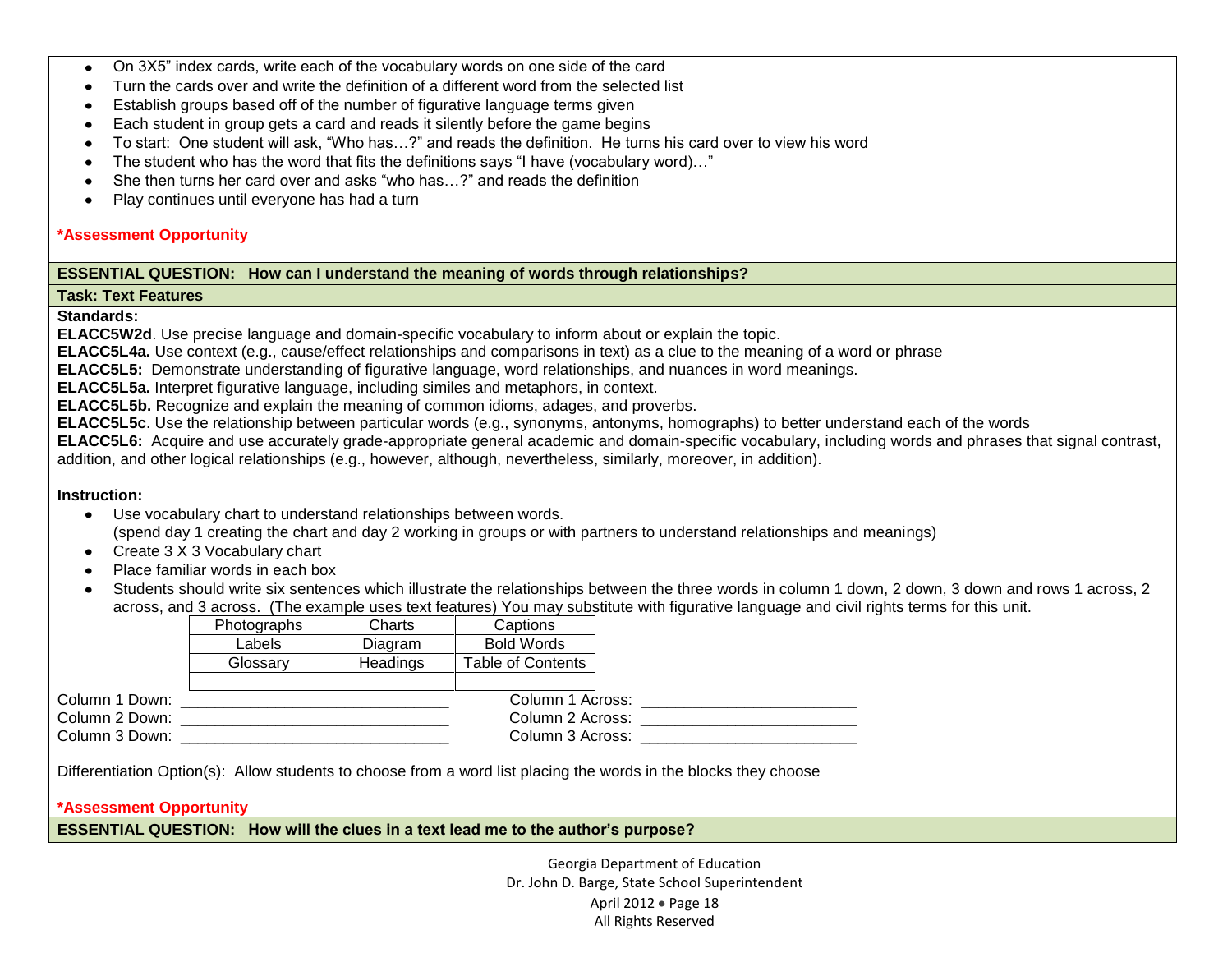## **Task: Analyzing author's purpose**

## **Standards:**

**ELACC5RL2**: Determine a theme of a story, drama, or poem from details in the text, including how characters in a story or drama respond to challenges or how the speaker in a poem reflects upon a topic; summarize the text.

**ELACC5RL6**: Describe how a narrator's or speaker's point of view influences how events are described.

**ELACC5RL10**: By the end of the year, read and comprehend literature, including stories, dramas, and poetry, at the high end of the grades 4-5 text complexity band independently and proficiently.

**ELACC5RI2**: Determine two or more main ideas of a text and explain how they are supported by key details; summarize the text.

**ELACC5RI4**: Determine the meaning of general academic and domain-specific words and phrases in a text relevant to a grade 5 topic or subject area.

**ELACC5RF4**b. Read on-level prose and poetry orally with accuracy, appropriate rate, and expression on successive readings.

**ELACC5SL1**c. Pose and respond to specific questions by making comments that contribute to the discussion and elaborate on the remarks of others.

**ELACC5SL1**d. Review the key ideas expressed and draw conclusions in light of information and knowledge gained from the discussions.

### **Instruction:**

- Explain that the title often gives clues about the main idea of the book  $\bullet$
- Explain that the main idea is what the whole passage is about.  $\bullet$
- Make copies of one of Dr. Kings speech  $\bullet$
- Brainstorm what this speech is mostly about
- Select 10 to 12 words or phrases you think are important for students to know prior to reading  $\bullet$
- Distribute the list of words or phrases and their meanings to students  $\bullet$
- These words and phrases should be cut into moveable pieces
- Prior to reading, have students place the words or phrases next to what they believe is the meaning  $\bullet$
- As the speech is read aloud, have students move the words or phrases as necessary  $\bullet$
- After reading, discuss the words/phrases and there correct meaning

### **\*Assessment Opportunity**

## **ESSENTIAL QUESTION: How does figurative language influence the reader?**

### **Task: Word Choice**

### **Standards:**

**ELACC5RL4**: Determine the meaning of words and phrases as they are used in a text, including figurative language such as metaphors and similes.

**ELACC5RF4**: Read with sufficient accuracy and fluency to support comprehension.

**ELACC5RF4b**. Read on-level prose and poetry orally with accuracy, appropriate rate, and expression on successive readings.

**ELACC5W6**: With some guidance and support from adults, use technology, including the Internet, to produce and publish writing as well as to interact and collaborate with others; demonstrate sufficient command of keyboarding skills to type a minimum of two pages in a single sitting.

**ELACC5W7**: Conduct short research projects that use several sources to build knowledge through investigation of different aspects of a topic.

**ELACC5SL1**: Engage effectively in a range of collaborative discussions (one-on-one, in groups, and teacher-led) with diverse partners on grade 5 topics and texts, building on others' ideas and expressing their own clearly.

**ELACC5SL1c.** Pose and respond to specific questions by making comments that contribute to the discussion and elaborate on the remarks of others.

**ELACC5SL4**: Report on a topic or text or present an opinion, sequencing ideas logically and using appropriate facts and relevant, descriptive details to support main ideas or themes; speak clearly at an understandable pace.

## **Instruction:**

Listen to clips of Dr. Martin Luther King Jr. speeches

Georgia Department of Education Dr. John D. Barge, State School Superintendent April 2012 · Page 19 All Rights Reserved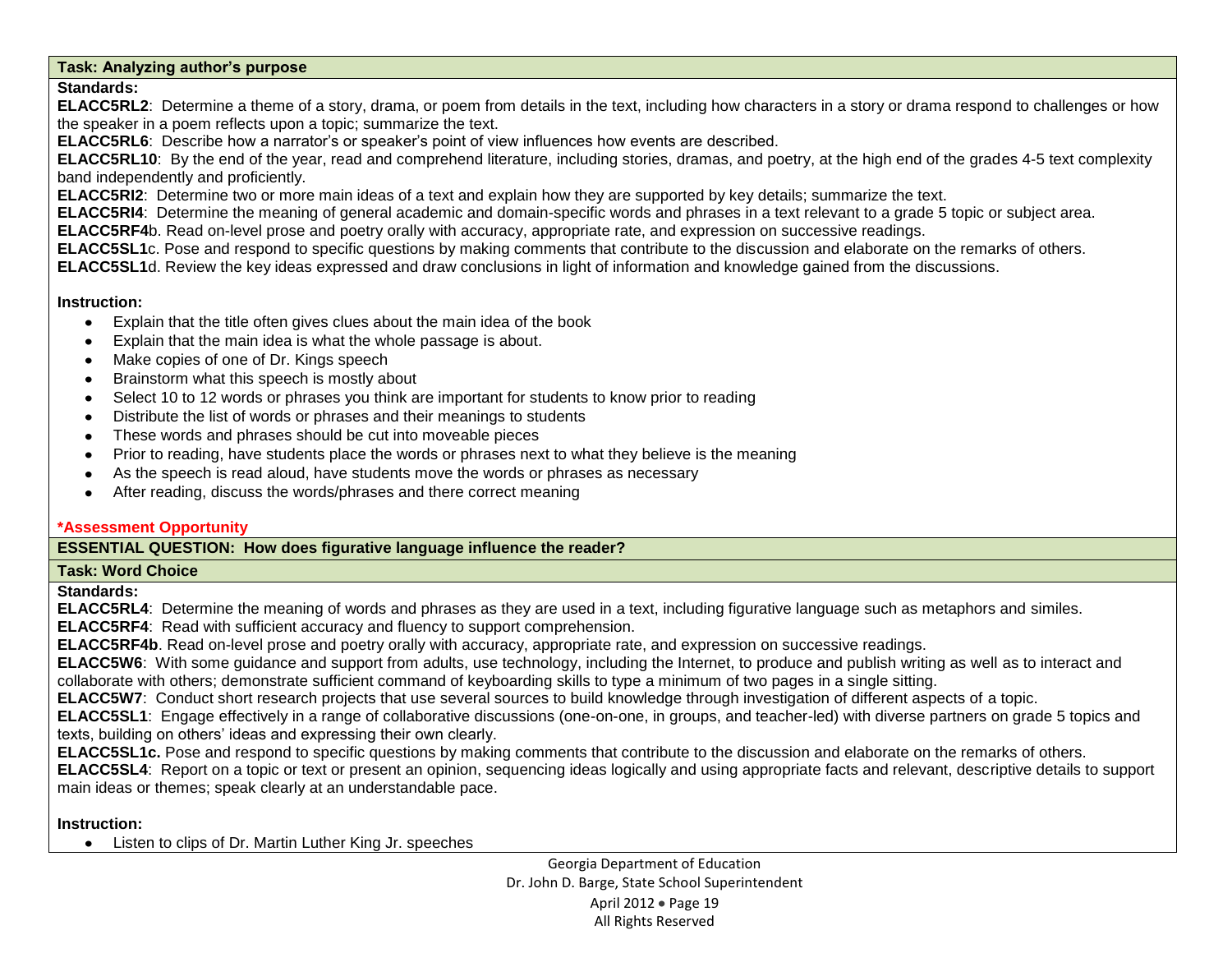- Ask students to identify 5 words they believe had a strong impact on the listeners  $\bullet$
- Have them get into pairs, trios, or groups of four to share and discuss their words  $\bullet$
- Have each group select three words to share and explain to the entire class  $\bullet$
- Refer back to previous lesson on figurative language and its use  $\bullet$
- Discuss the impact of figurative language
- Identify three figurative language uses  $\bullet$ <http://www.mlkonline.net/speeches.html>

Differentiation Option(s): A Field Trip to the Dr. Martin Luther King Center in Atlanta before or after you begin this lesson is suggested

### **ESSENTIAL QUESTION: How does knowing the vocabulary help me to comprehend the text?**

#### **Task: Identifying important vocabulary**

#### **Standards:**

**ELACC5RI7**: Draw on information from multiple print or digital sources, demonstrating the ability to locate an answer to a question quickly or to solve a problem efficiently.

**ELACC5RF3**a. Use combined knowledge of all letter-sound correspondences, syllabication patterns, and morphology (e.g., roots and affixes) to read accurately unfamiliar multi-syllabic words in context and out of context.

**ELACC5W2d.** Use precise language and domain-specific vocabulary to inform about or explain the topic.

**ELACC5L1:** Demonstrate command of the conventions of Standard English grammar and usage when writing or speaking.

**ELACC5L4**: Determine or clarify the meaning of unknown and multiple-meaning words and phrases based on grade 5 reading and content, choosing flexibly from a range of strategies.

**ELACC5L4a.** Use context (e.g., cause/effect relationships and comparisons in text) as a clue to the meaning of a word or phrase.

**ELACC5L4b**. Use common, grade-appropriate Greek and Latin affixes and roots as clues to the meaning of a word (e.g., photograph, photosynthesis).

**ELACC5L4**c. Consult reference materials (e.g., dictionaries, glossaries, thesauruses), both print and digital, to find the pronunciation and determine or clarify the precise meaning of key words and phrases.

### **Instruction:**

- Write down a key vocabulary from one of Dr. King's speeches (e.g. persevere, segregation, civil rights)
- Use reference materials when necessary to locate the meaning (e.g. dictionary, thesaurus, internet, glossary, etc.)
- Ask students to choose one word to make an acrostic poem  $\bullet$
- Ask students to identify things which they know about the word using each letter of the word  $\bullet$
- This is a great opportunity to integrate prefixes, suffixes, and root words and there meanings

Example, persevere: When you persevere you …

(Each letter should describe a specific action or behavior appropriate when persevering)

- P-
- E-
- R-S-
- E-
- V-
- 
- R-E-

Georgia Department of Education Dr. John D. Barge, State School Superintendent April 2012 • Page 20 All Rights Reserved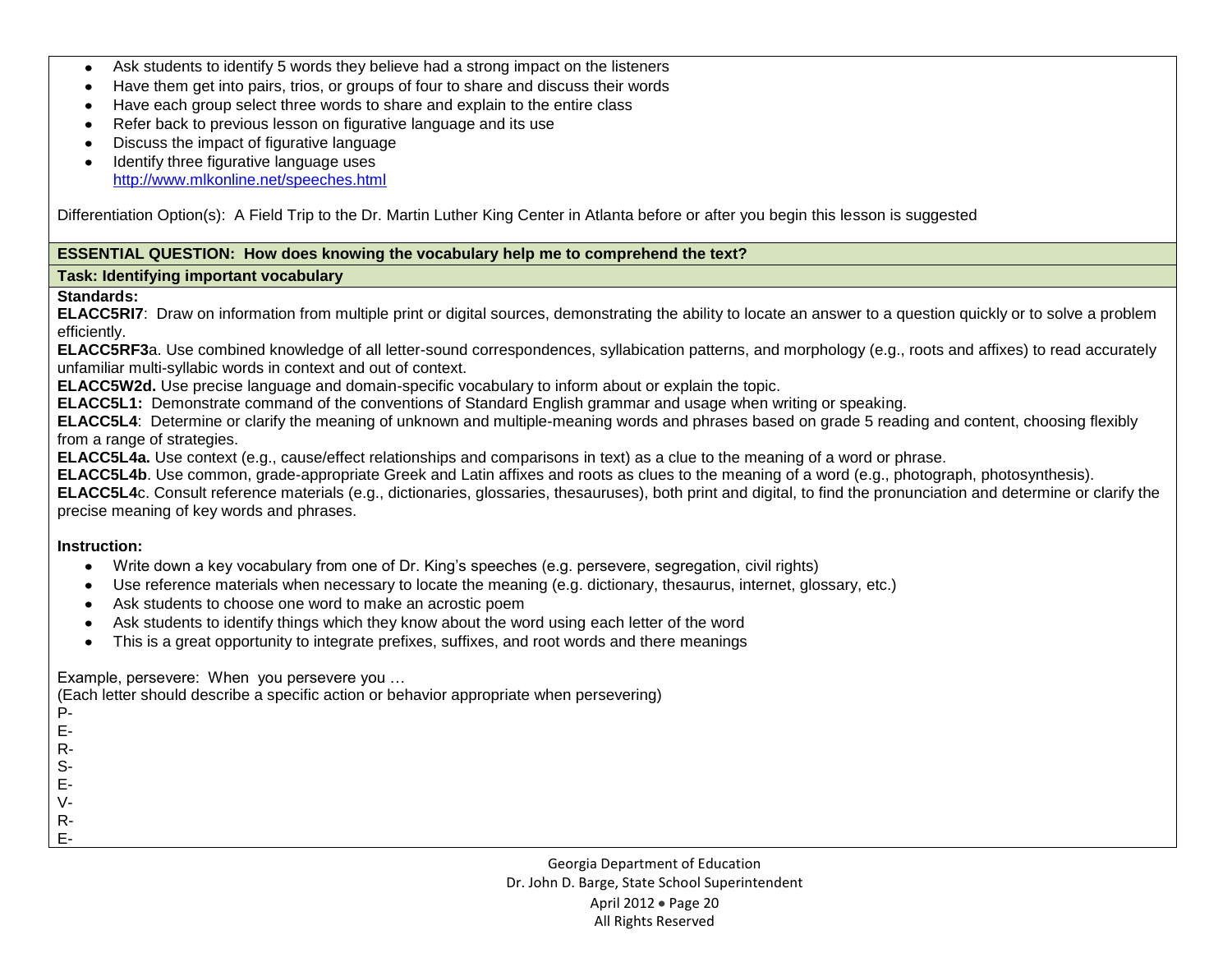#### **\*Assessment Opportunity**

## **ESSENTIAL QUESTION: How can taking good notes make me a better writer?**

#### **Task: Note Taking**

**Standards:** 

**ELACC5W2**: Write informative/explanatory texts to examine a topic and convey ideas and information clearly.

**ELACC5W2a**. Introduce a topic clearly, provide a general observation and focus, and group related information logically; include formatting (e.g., headings), illustrations, and multimedia when useful to aiding comprehension.

**ELACC5W2**b. Develop the topic with facts, definitions, concrete details, quotations, or other information and examples related to the topic.

**ELACC5W2e.** Provide a concluding statement or section related to the information or explanation presented.

**ELACC5L3b.** Compare and contrast the varieties of English (e.g., dialects, registers) used in stories, dramas, or poems.

#### **Instruction:**

- Listen to clips of Dr. Martin Luther King Jr. speeches
- Select 3 of your favorite speeches
- Keep tract of the relevant facts and details using the dot and search method taught earlier
- Preview the speech
- Look at the title and think about what you know about the topic and what you can infer
- Think aloud with partner as you read the speech making necessary notes
- Share with a partner what impact the speech might have on society  $\bullet$
- Write an essay explaining the impact of these speeches. (Include direct quotes)
- Provide an evident and logical conclusion  $\bullet$ <http://www.mlkonline.net/speeches.html>

### *\****Assessment Opportunity**

## **ESSENTIAL QUESTION: How does reading fluently help me to understand the text?**

### **Task: Prepared Speaking**

**Standards:**

ELACC5W6: With some guidance and support from adults, use technology, including the Internet, to produce and publish writing as well as to interact and collabo others; demonstrate sufficient command of keyboarding skills to type a minimum of two pages in a single sitting.

**ELACC5RF4**: Read with sufficient accuracy and fluency to support comprehension.

**ELACC5RF4a.** Read on-level text with purpose and understanding.

**ELACC5RF4b.** Read on-level prose and poetry orally with accuracy, appropriate rate, and expression on successive readings.

**ELACC5RF4c**. Use context to confirm or self-correct word recognition and understanding, rereading as necessary.

ELACC5SL1: Engage effectively in a range of collaborative discussions (one-on-one, in groups, and teacher-led) with diverse partners on grade 5 topics and texts on others' ideas and expressing their own clearly.

**ELACC5SL1b.** Follow agreed-upon rules for discussions and carry out assigned roles.

E**LACC5SL1d**. Review the key ideas expressed and draw conclusions in light of information and knowledge gained from the discussions.

**ELACC5SL2**: Summarize a written text read aloud or information presented in diverse media and formats, including visually, quantitatively, and orally.

**Instruction:** 

Georgia Department of Education Dr. John D. Barge, State School Superintendent April 2012 • Page 21 All Rights Reserved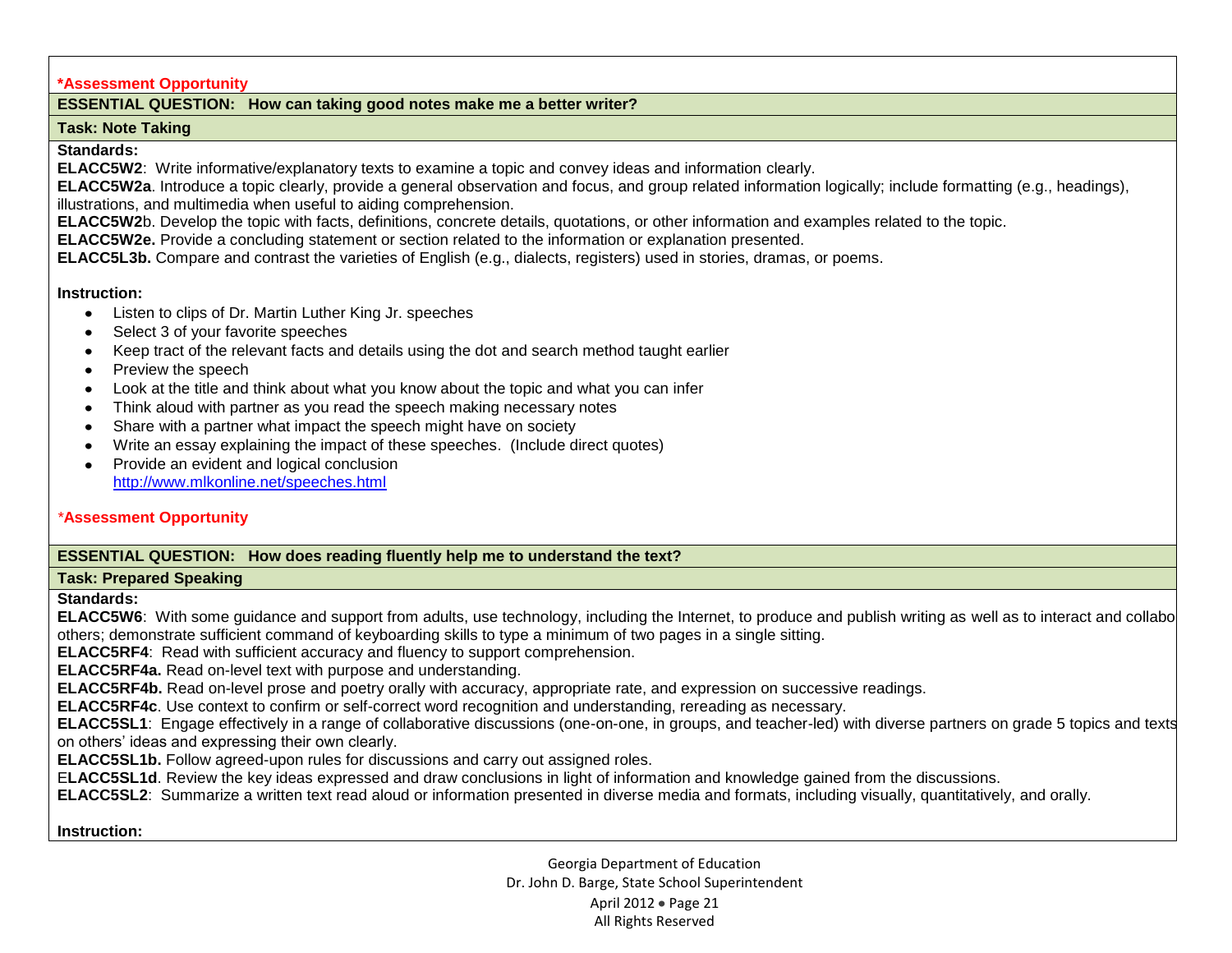- Select one of Dr. King's speeches to recite orally to the class
- Listen to the audio clip as many times as needed to perfect a speakers voice and tone  $\bullet$
- Practice fluency in class with partner <http://www.mlkonline.net/speeches.html>

Homework suggestion: Practice memorization of speech

## **ESSENTIAL QUESTION: How does adding figurative language impact a speech?**

#### **Task: Voice**

**Standards:**

**ELACC5W1b**. Provide logically ordered reasons that are supported by facts and details

**ELACC5W7**: Conduct short research projects that use several sources to build knowledge through investigation of different aspects of a topic.

**ELACC5W2**: Write informative/explanatory texts to examine a topic and convey ideas and information clearly.

**ELACC5W2a.** Introduce a topic clearly, provide a general observation and focus, and group related information logically; include formatting (e.g., headings), illustrations, and multimedia when useful to aiding comprehension.

**ELACC5W2b**. Develop the topic with facts, definitions, concrete details, quotations, or other information and examples related to the topic.

**ELACC5W2e.** Provide a concluding statement or section related to the information or explanation presented.

**ELACC5W4**: Produce clear and coherent writing in which the development and organization are appropriate to task, purpose, and audience.

**ELACC5SL4**: Report on a topic or text or present an opinion, sequencing ideas logically and using appropriate facts and relevant, descriptive details to support main ideas or themes; speak clearly at an understandable pace.

#### **Instruction:**

- $\bullet$ Brainstorm changes you would like to see take place at home, school, or in the community
- Prepare a speech for your parents, classmates/teacher/principal, or community leaders addressing those changes
- Use expressive language, tone, and rhythm  $\bullet$
- Use analogies and figurative language (eg. similes, idioms, metaphors, and hyperboles) whenever possible
- Remind students to use impactful language throughout; word choice is important and selected quotes could be used  $\bullet$
- Write the speech in a way that grabs the listeners attention
- Conclude the speech with a summary of information from the speech  $\bullet$
- Present the speech to the class during an author's tea

(Allow for 1 to 2 weeks for this activity)

# **ESSENTIAL QUESTION: What can I learn about myself and the world by studying historical figures?**

## **Task: Researching Historical Figures**

### **Standards:**

**ELACC5RI7**: Draw on information from multiple print or digital sources, demonstrating the ability to locate an answer to a question quickly or to solve a problem efficiently.

**ELACC5RI9**: Integrate information from several texts on the same topic in order to write or speak about the subject knowledgeably.

**ELACC5RI10**: By the end of the year, read and comprehend informational texts, including history/social studies, science, and technical texts, at the high end of the grades 4-5 text complexity band independently and proficiently.

**ELACC5W7**: Conduct short research projects that use several sources to build knowledge through investigation of different aspects of a topic.

**ELACC5W8**: Recall relevant information from experiences or gather relevant information from print and digital sources; summarize or paraphrase information in notes and finished work, and provide a list of sources.

> Georgia Department of Education Dr. John D. Barge, State School Superintendent April 2012 • Page 22 All Rights Reserved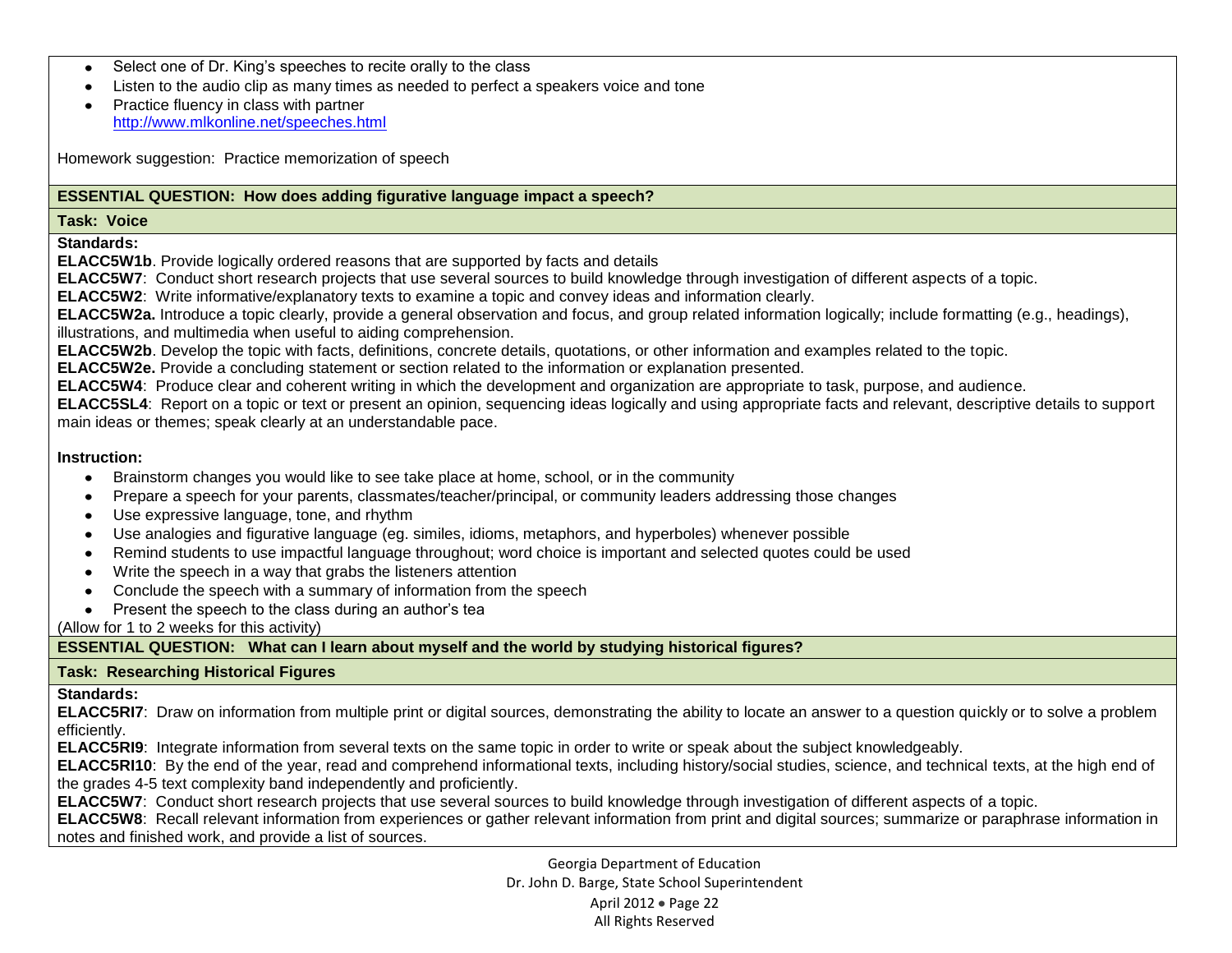**ELACC5W9**: Draw evidence from literary or informational texts to support analysis, reflection, and research. **ELACC5SL4**: Report on a topic or text or present an opinion, sequencing ideas logically and using appropriate facts and relevant, descriptive details to support main ideas or themes; speak clearly at an understandable pace.

### **Instruction:**

- Conduct research on Dr. Martin Luther King Jr.
- Write a biography of Dr. King's life using non-fiction text features
- Include a timeline of his life and major historical achievements
- Include a cover, title page, dedication, table of contents, glossary, index, & bibliography
- Concluding page should be about you the author
- This activity can be done with any historical figure.

(Hold an author's tea for parents upon completion.) This assignment could take two weeks.

# **\*Assessment Opportunity**

# **(OPTIONAL) PLANS FOR ASSESSMENT 4: CONNECTING READING TO WRITING AT GRADE-APPROPRIATE LEVEL**

# **PROMPT:**

In *Holes*, Stanley is falsely accused of a crime he didn't commit. Stanley persevered until he was exonerated. Think of a time when you were accused of something you did not do. Write a story about how you handled the situation? What could you have done differently? Use dialogue and pacing to develop experiences and events.

## **SKILL BUILDING TASKS**

*Note: tasks may take more than a single day. Include a task to teach EVERY skill students will need to succeed on the assessment prompt above. Language, Foundations, and Speaking/Listening standards must be incorporated so that all standards are adequately addressed throughout the year.* 

# **ESSENTIAL QUESTIONS: How do I retell what I have read in writing?**

# **Task: Summarizing**

**Standard:**

**ELACC5RL10**: By the end of the year, read and comprehend literature, including stories, dramas, and poetry, at the high end of the grades 4-5 text complexity band independently and proficiently.

**ELACC5W3d.** Use concrete words and phrases and sensory details to convey experiences and events precisely.

**ELACC5W3e**. Provide a conclusion that follows from the narrated experiences or events.

**ELACC5SL2**: Summarize a written text read aloud or information presented in diverse media and formats, including visually, quantitatively, and orally.

**ELACC5SL3**: Summarize the points a speaker makes and explain how each claim is supported by reasons and evidence.

**ELACC5SL4**: Report on a topic or text or present an opinion, sequencing ideas logically and using appropriate facts and relevant, descriptive details to support main ideas or themes; speak clearly at an understandable pace.

## **Instruction:**

- Students read *Mississippi Bridge* by Mildred Taylor (64 pages)
- Use one of the selected graphic organizers to keep track of details as the story is read
- The summary should include:
	- The names of the characters
		- The specific places where the story happens

Georgia Department of Education Dr. John D. Barge, State School Superintendent April 2012 • Page 23 All Rights Reserved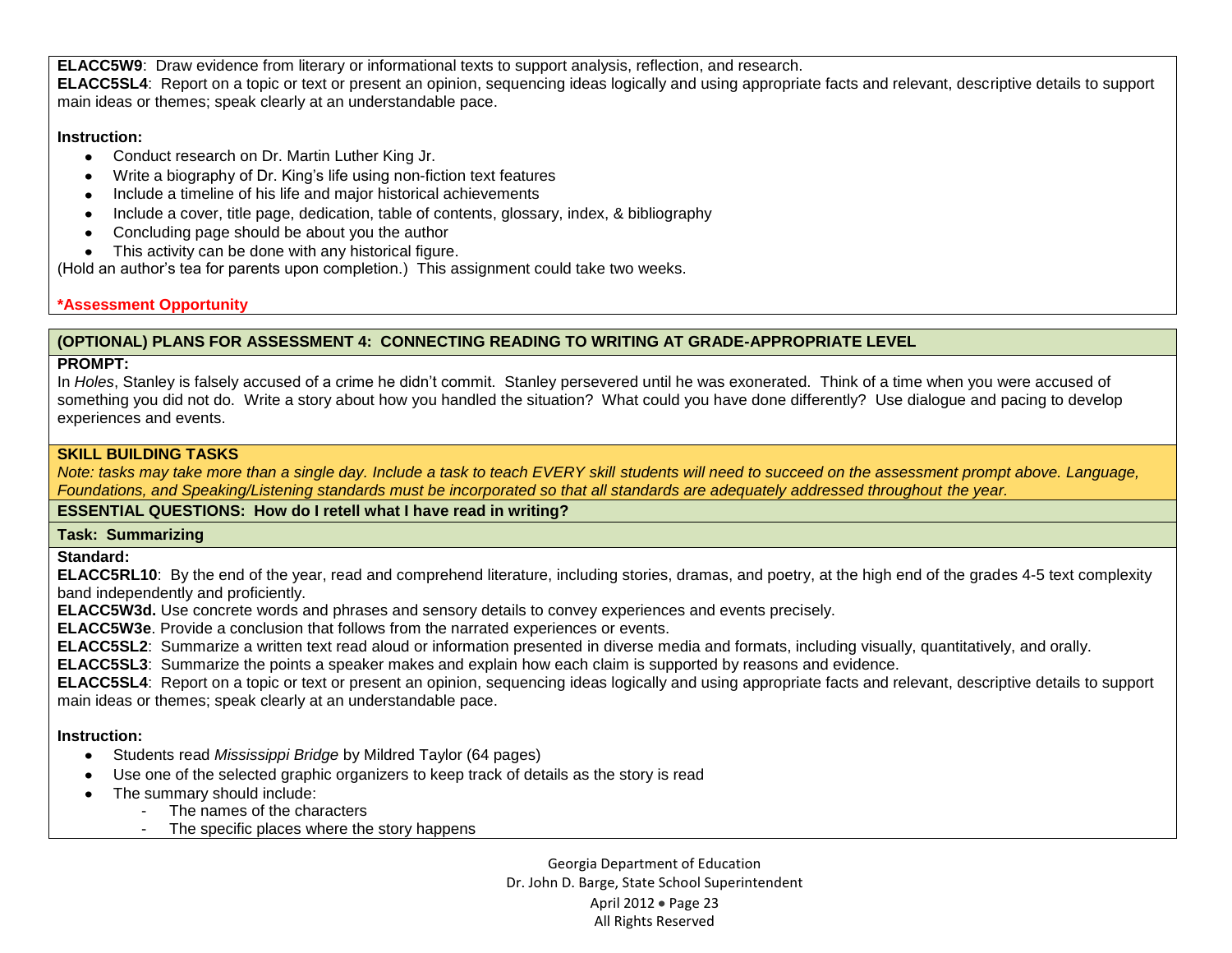- The problem in the story and how the characters solved it
- The important events in order from the beginning, middle, and end of the story

#### **\*Assessment Opportunity**

### **ESSENTIAL QUESTION: What do I know about the topic that can help me predict the outcome?**

#### **Task: Making Predictions**

**Standards:**

**ELACC5RL5**: Explain how a series of chapters, scenes, or stanzas fits together to provide the overall structure of a particular story, drama, or poem.

**ELACC5RL7**: Analyze how visual and multimedia elements contribute to the meaning, tone, or beauty of a text (e.g., graphic novel, multimedia presentation of fiction, folktale, myth, poem).

**ELACC5RL10**: By the end of the year, read and comprehend literature, including stories, dramas, and poetry, at the high end of the grades 4-5 text complexity band independently and proficiently.

**ELACC5RF4a**. Read on-level text with purpose and understanding.

**ELACC5RF3**: Know and apply grade-level phonics and word analysis skills in decoding words.

**ELACC5L3**b. Compare and contrast the varieties of English (e.g., dialects, registers) used in stories, dramas, or poems.

#### **Instruction:**

- Introduce the book, Sideways Arithmetic from Wayside School, predict topics that may be covered in the text.
- Model making predictions by identifying various subjects in the text and activating prior knowledge.
- Discuss background knowledge and how students can use their knowledge from books, movies, and experiences to help them understand the text.
- Model how to interpret and make an educated guess using background knowledge to make your predictions.
- Check for understanding of visual aids placed in the text to help predict and infer author's meaning.

### **Predictions:**

What do you think will happen in the text? Before reading, use the title and the illustrations to make predictions. During reading, stop and predict what you think will happen next.

After reading, determine if your predictions were correct.

(Continue for one week)

**ESSENTIAL QUESTION: What do I know about the topic that can help me predict the outcome?**

#### **Task: Making Connections**

#### **Standards:**

**ELACC5RL3**: Compare and contrast two or more characters, settings, or events in a story or drama, drawing on specific details in the text (e.g., how characters interact).

**ELACC5RI1**: Quote accurately from a text when explaining what the text says explicitly and when drawing inferences from the text.

**ELACC5L4**a. Use context (e.g., cause/effect relationships and comparisons in text) as a clue to the meaning of a word or phrase.

### **Instruction:**

Georgia Department of Education Dr. John D. Barge, State School Superintendent April 2012 • Page 24 All Rights Reserved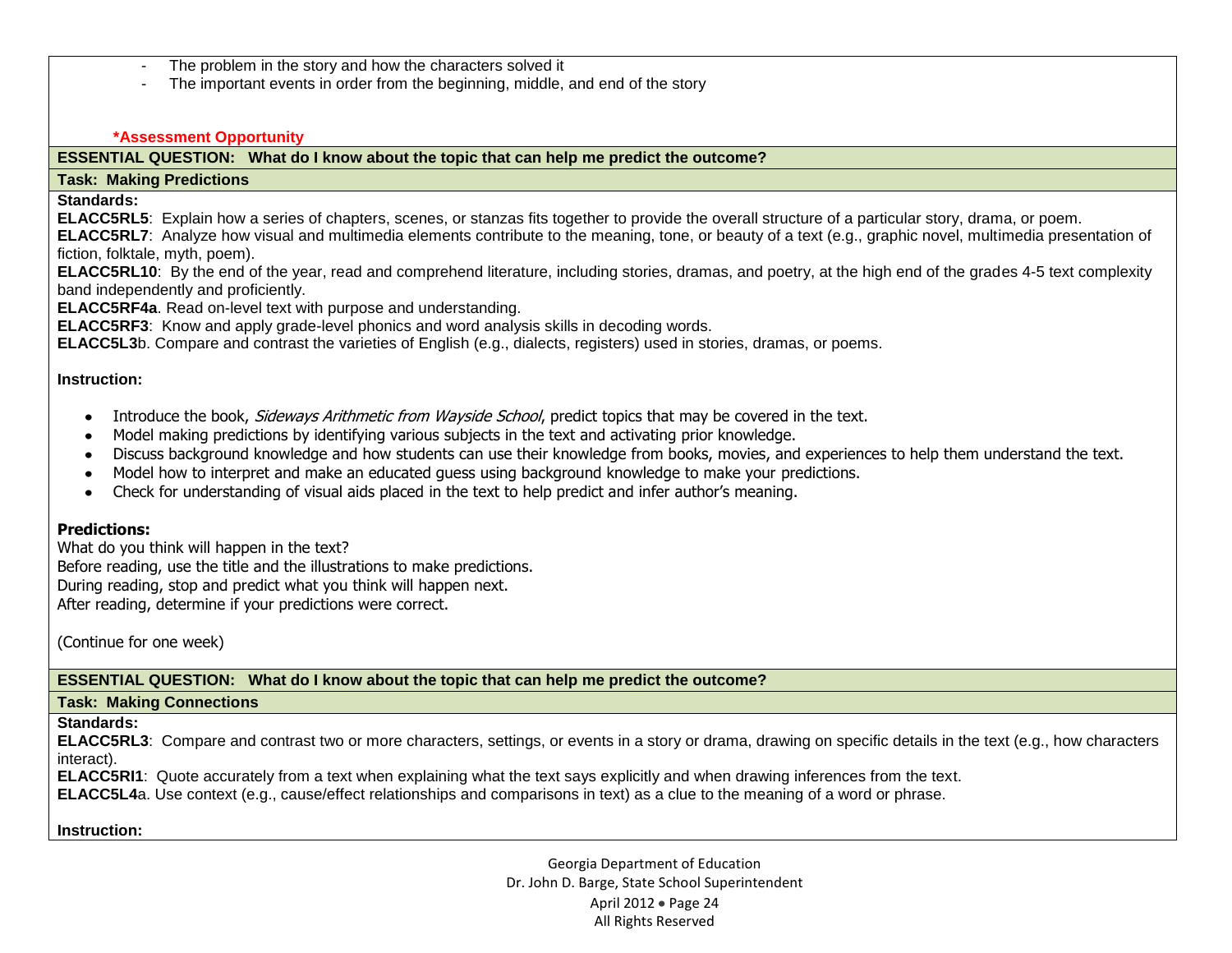- Today read "Song of the Trees," by Mildred Taylor (64 pages). Have students think about what they already know about the text. Find ways to relate the text to yourself, other texts, and the world around you.
- Make a connections poster labeled: "This reminds me of…"
- Explain that readers make connections to a story to help them better understand the text  $\bullet$
- Introduce the three types of connections: self, text, world
- Model the self to text strategy by creating a list of personal connections to *Song of Trees* by Mildred Taylor  $\bullet$
- Use the think-aloud strategy to model how to make each type of connection  $\bullet$
- Tell the students, as they read, think about what the story reminds them of…
- As the students read the text, have them place connections on sticky notes to add to the poster

### **Connections:**

What do you already know about the text?

Connect the text to yourself.

Connect the text to other things you have read.

Connect the text to other people, things, or ideas.

(Continue for one week)

## **\*Assessment Opportunity**

## **ESSENTIAL QUESTION: How do I make inferences using the words from the text and my background knowledge?**

#### **Task: Inference**

**Standards:**

**ELACC5RL1**: Quote accurately from a text when explaining what the text says explicitly and when drawing inferences from the text.

**ELACC5RF3**: Know and apply grade-level phonics and word analysis skills in decoding words.

**ELACC5RF3**a. Use combined knowledge of all letter-sound correspondences, syllabication patterns, and morphology (e.g., roots and affixes) to read accurately unfamiliar multi-syllabic words in context and out of context.

**ELACC5RF4**a. Read on-level text with purpose and understanding.

**ELACC5RF4**c. Use context to confirm or self-correct word recognition and understanding, rereading as necessary.

## **Instruction:**

Strategies: Making Inferences in Nonfiction

- Read *More Sideways Arithmetic from Wayside School* by Louis Sachar (112 pages). Remind students to use clues in the text and background knowledge to fill in the gaps and draw conclusions.
- Distribute common real-world sentences to students
- Model a few examples of inferring from the text
- Remind students to use prior knowledge when making inferences Example: Yesterday, I saw a friend getting into her car. She was dressed nicely and carrying a briefcase. The clothing and briefcase is evidence. From prior experiences, I can infer that  $\overline{???}$
- Ask students to think about the evidence and what they already know
- Ask them to guess, or infer, where my friend was going? work, interview, etc.
- What type of job would my friend possibly have?

Georgia Department of Education Dr. John D. Barge, State School Superintendent April 2012 • Page 25 All Rights Reserved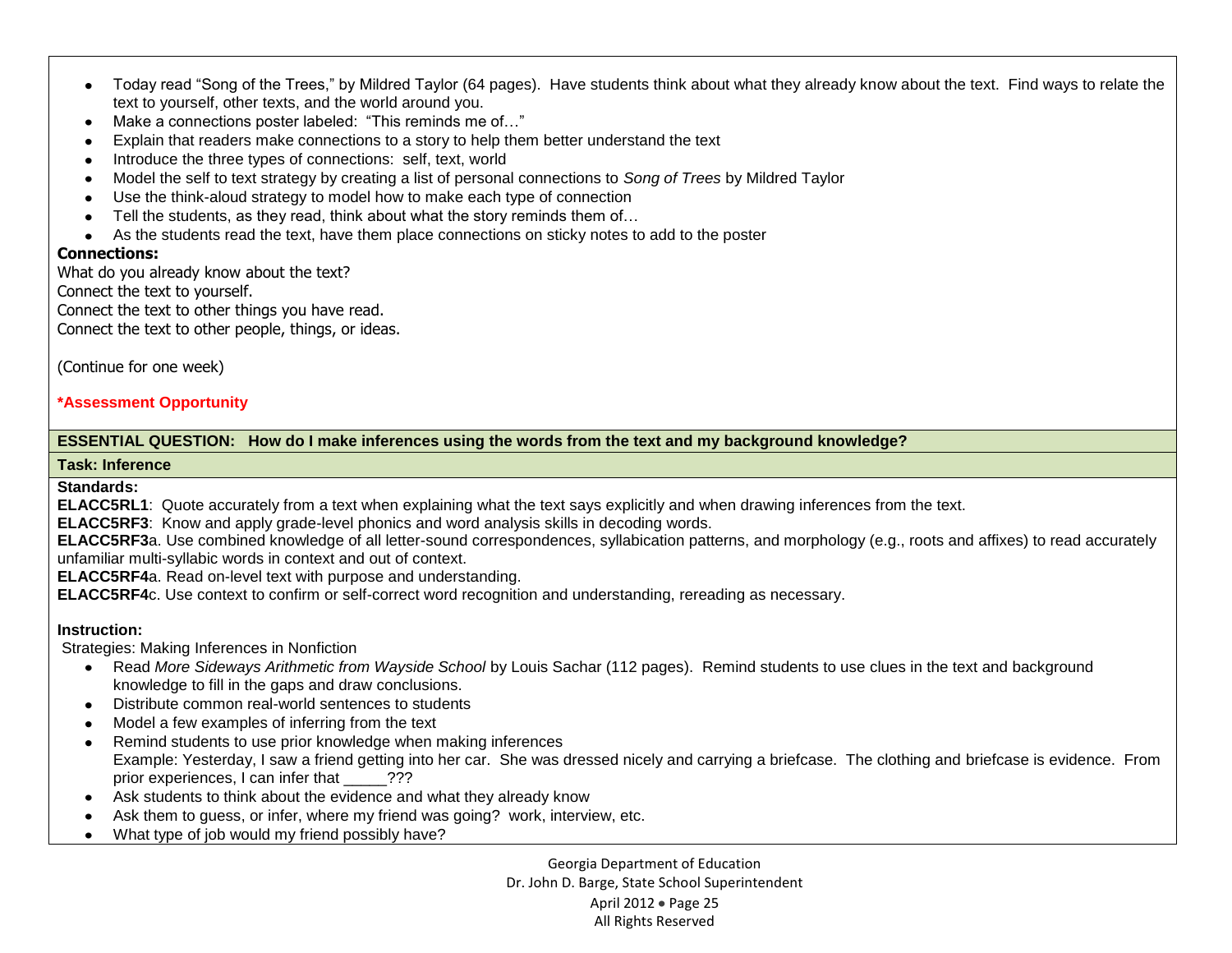|  | Allow time for students to discuss their ideas |  |  |
|--|------------------------------------------------|--|--|
|--|------------------------------------------------|--|--|

### **Infer:**

What are the underlying messages of the text?

Fill in the gaps by combining what you know with what you have read. Draw conclusions.

(work on this strategy for 2 – 3 days)

## **\*Assessment Opportunity**

**ESSENTIAL QUESTION: How do I make inferences using the words from the text and my background knowledge?**

## **Task: Inference**

**Standards:**

**ELACC5RL1**: Quote accurately from a text when explaining what the text says explicitly and when drawing inferences from the text.

**ELACC5RF3**: Know and apply grade-level phonics and word analysis skills in decoding words.

**ELACC5RF3**a. Use combined knowledge of all letter-sound correspondences, syllabication patterns, and morphology (e.g., roots and affixes) to read accurately unfamiliar multi-syllabic words in context and out of context.

**ELACC5RF4**a. Read on-level text with purpose and understanding.

**ELACC5RF4**c. Use context to confirm or self-correct word recognition and understanding, rereading as necessary.

**ELACC5W10**: Write routinely over extended time frames (time for research, reflection, and revision) and shorter time frames (a single sitting or a day or two) for a range of discipline-specific tasks, purposes, and audiences.

**ELACC5SL2**: Summarize a written text read aloud or information presented in diverse media and formats, including visually, quantitatively, and orally.

**ELACC5SL3**: Summarize the points a speaker makes and explain how each claim is supported by reasons and evidence.

### **Instruction:**

- Read *Sounder* by William Armstrong (116 pages). Using clues in the text and background knowledge, fill in the gaps and draw conclusions.  $\bullet$
- Have students look for implied information from the author
- Using a graphic organizer, identify the cause and two effects of something implied
- Record findings as a journal entry

# **Infer:**

What are the underlying messages of the text?

Fill in the gaps by combining what you know with what you have read. Draw conclusions.

(Work on this strategy for 2 – 3 days)

## **ESSENTIAL QUESTION: How does using my five senses help me create an image?**

## **Task: Visualizing Using Cue Cards**

**Standards:** 

**ELACC5RL6**: Describe how a narrator's or speaker's point of view influences how events are described.

**ELACC5RL7**: Analyze how visual and multimedia elements contribute to the meaning, tone, or beauty of a text (e.g., graphic novel, multimedia presentation of fiction, folktale, myth, poem).

**ELACC5W3**d. Use concrete words and phrases and sensory details to convey experiences and events precisely.

**ELACC5SL5:** Include multimedia components (e.g., graphics, sound) and visual displays in presentations when appropriate to enhance the development of

Georgia Department of Education Dr. John D. Barge, State School Superintendent April 2012 · Page 26 All Rights Reserved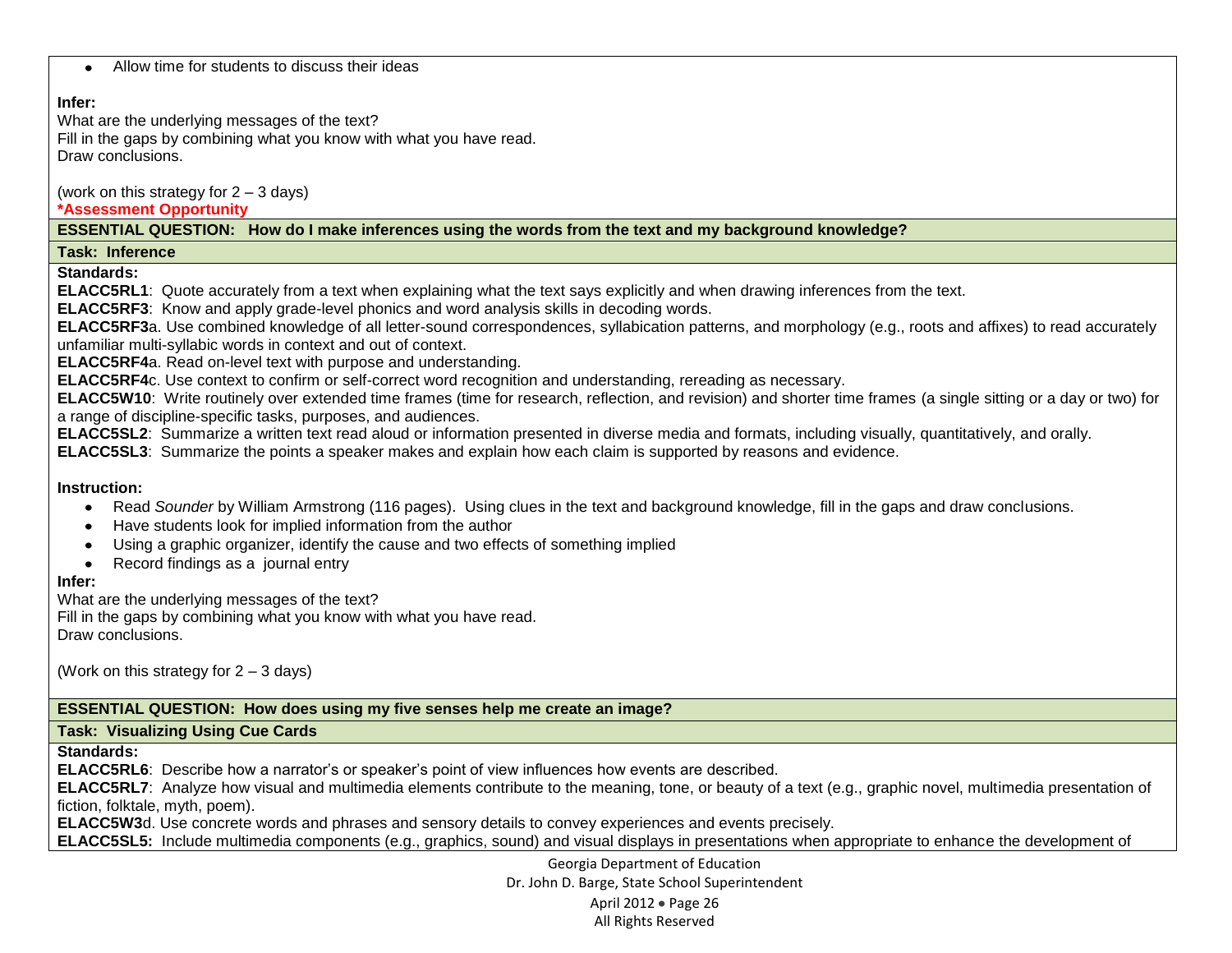#### main ideas or themes.

#### **Instruction:**

Read *Mississippi Bridge* by Mildred Taylor (56 pages). Create mental images of the characters, settings, and events in the text. Introduce cue cards:

- Who/What can you see in the story?
- Where are they?
- When did the event happen?
- *Movement -* what are the characters doing?
- *Sound -* what can be heard?
- **Feel -** how are they feeling?
- Read the description of Mr. Logan or any main character
- Ask the students to close their eyes as they listen to the description a second time
- Think of what he looks like, sounds like, or smells like
- Students will draw a picture of Mr. Logan based off their visual image
- Have students select one picture. Use the cue cards to describe the picture in as much detail as possible.

## **Visualizing:**

Read the passage to get the feeling of it.

Look back through the passage for words that create images.

Use the words to create a picture in your mind of the image by thinking of your five senses (feel, hear, touch, smell, taste). Re-read the passage as often as necessary.

Differentiation Option(s): Students can describe the picture of Josias with a partner

(Work on this strategy for 1 week with various text)

## **ESSENTIAL QUESTION: How does asking questions keep me interested in what I'm reading?**

### **Task: Asking Questions**

**Standards:**

**ELACC5RL1**: Quote accurately from a text when explaining what the text says explicitly and when drawing inferences from the text.

**ELACC5RI4**: Determine the meaning of general academic and domain-specific words and phrases in a text relevant to a grade 5 topic or subject area.

**ELACC5RF4**a. Read on-level text with purpose and understanding.

**ELACC5SL1**: Engage effectively in a range of collaborative discussions (one-on-one, in groups, and teacher-led) with diverse partners on grade 5 topics and texts, building on others' ideas and expressing their own clearly.

**ELACC5SL1**a. Come to discussions prepared, having read or studied required material; explicitly draw on that preparation and other information known about the topic to explore ideas under discussion.

**ELACC5SL1**b. Follow agreed-upon rules for discussions and carry out assigned roles.

**ELACC5SL1**c. Pose and respond to specific questions by making comments that contribute to the discussion and elaborate on the remarks of others.

## **Instruction:**

- Read *Morris and Buddy* (40 pages). Ask students to stop and ask questions to see if the text makes sense. Reread the text for more information.
- Ask "What is a question?" and "What is not a question?" "What is questioning?" (e.g., never ending wondering)
- Make class chart of brainstorm ideas

Georgia Department of Education Dr. John D. Barge, State School Superintendent April 2012 • Page 27 All Rights Reserved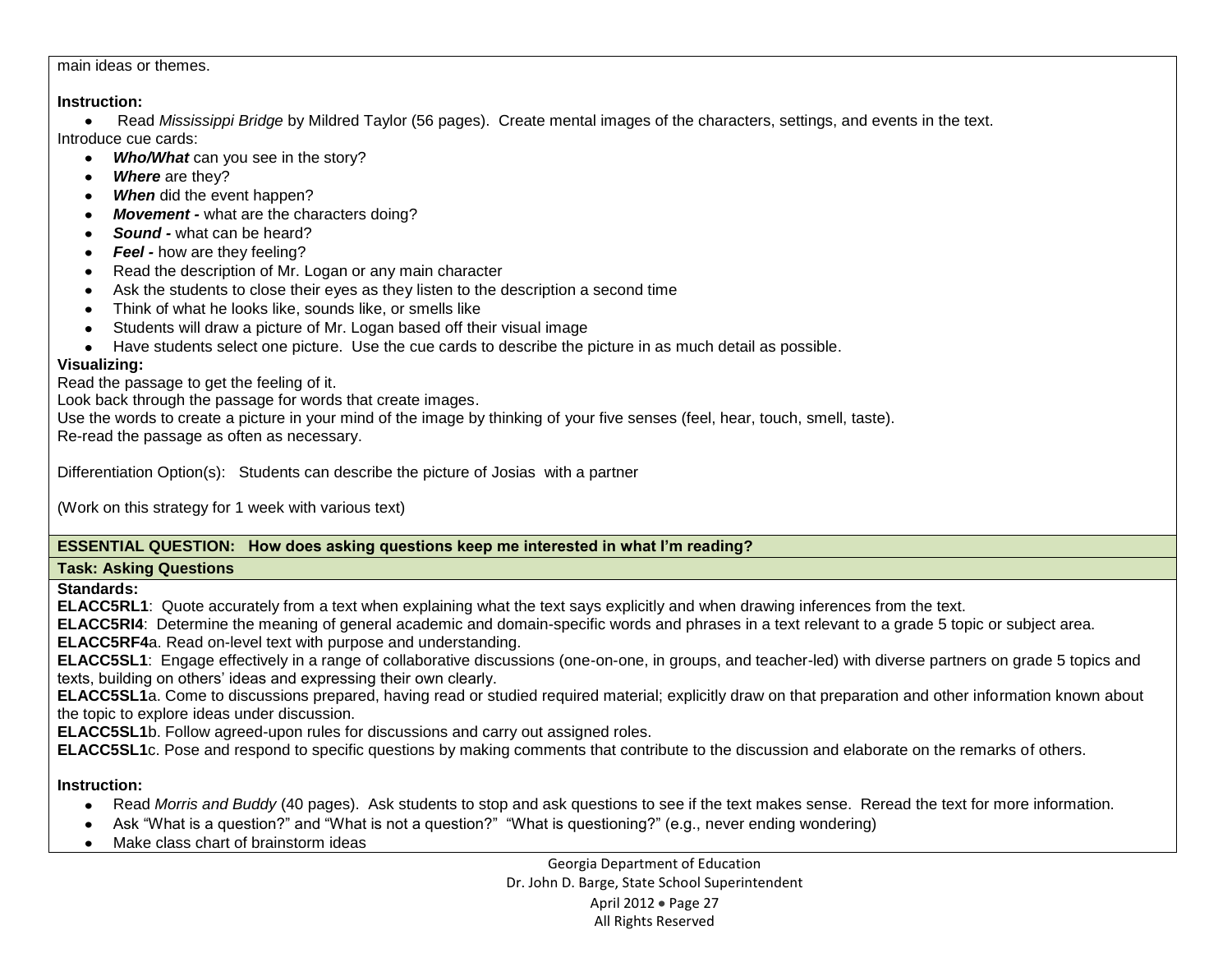- Write down ideas before, during, and after reading  $\bullet$
- Have students write in journal one reason why they would ask a question  $\bullet$  .
- Practice asking questions with pictures, poems, nursery rhyme etc., before reading the text  $\bullet$
- Using a large picture or book jacket tell students to come up with a question based on the picture  $\bullet$
- Write questions on sticky notes, begin questions with Who, What, When, Where, Why, How  $\bullet$
- $\bullet$ Discuss questions as whole group

## **Questioning:**

What questions do you have about the text? Think about what else you want to know? Question parts of the text that are unclear or do not make sense? Reread the text to find answers to your questions

(Work on this strategy for 1 week)

## **ESSENTIAL QUESTION: How do I retain what I read?**

#### **Task: Evaluating**

**Standards:**

**ELACC5RL1**: Quote accurately from a text when explaining what the text says explicitly and when drawing inferences from the text.

**ELACC5RL2**: Determine a theme of a story, drama, or poem from details in the text, including how characters in a story or drama respond to challenges or how the speaker in a poem reflects upon a topic; summarize the text.

**ELACC5RL5**: Explain how a series of chapters, scenes, or stanzas fits together to provide the overall structure of a particular story, drama, or poem.

**ELACC5RF3**: Know and apply grade-level phonics and word analysis skills in decoding words.

**ELACC5RF3**a. Use combined knowledge of all letter-sound correspondences, syllabication patterns, and morphology (e.g., roots and affixes) to read accurately unfamiliar multi-syllabic words in context and out of context.

**ELACC5W1**: Write opinion pieces on topics or texts, supporting a point of view with reasons.

a. Introduce a topic or text clearly, state an opinion, and create an organizational structure in which ideas are logically grouped to support the writer's purpose.

b. Provide logically ordered reasons that are supported by facts and details.

**ELACC5W8**: Recall relevant information from experiences or gather relevant information from print and digital sources; summarize or paraphrase information in notes and finished work, and provide a list of sources.

**ELACC5SL3**: Summarize the points a speaker makes and explain how each claim is supported by reasons and evidence.

**ELACC5SL4**: Report on a topic or text or present an opinion, sequencing ideas logically and using appropriate facts and relevant, descriptive details to support main ideas or themes; speak clearly at an understandable pace.

**ELACC5L2**: Demonstrate command of the conventions of Standard English capitalization, punctuation, and spelling when writing.

# **Instruction:**

Read *Friendship* by Mildred Taylor (64 pages). Have students evaluate or think about the following things as they read

- Think about the text as a whole and form opinions.
- Think about how the author makes the story come alive and engages the reader.
- Think about what was entertaining, informative, or useful about the selection.
- Think about the purpose or theme of the story
- Take detailed notes using a graphic organizer
- Write thoughts in a journal  $\bullet$
- Quote accurate information from the text to support thinking $\bullet$

Georgia Department of Education Dr. John D. Barge, State School Superintendent April 2012 • Page 28 All Rights Reserved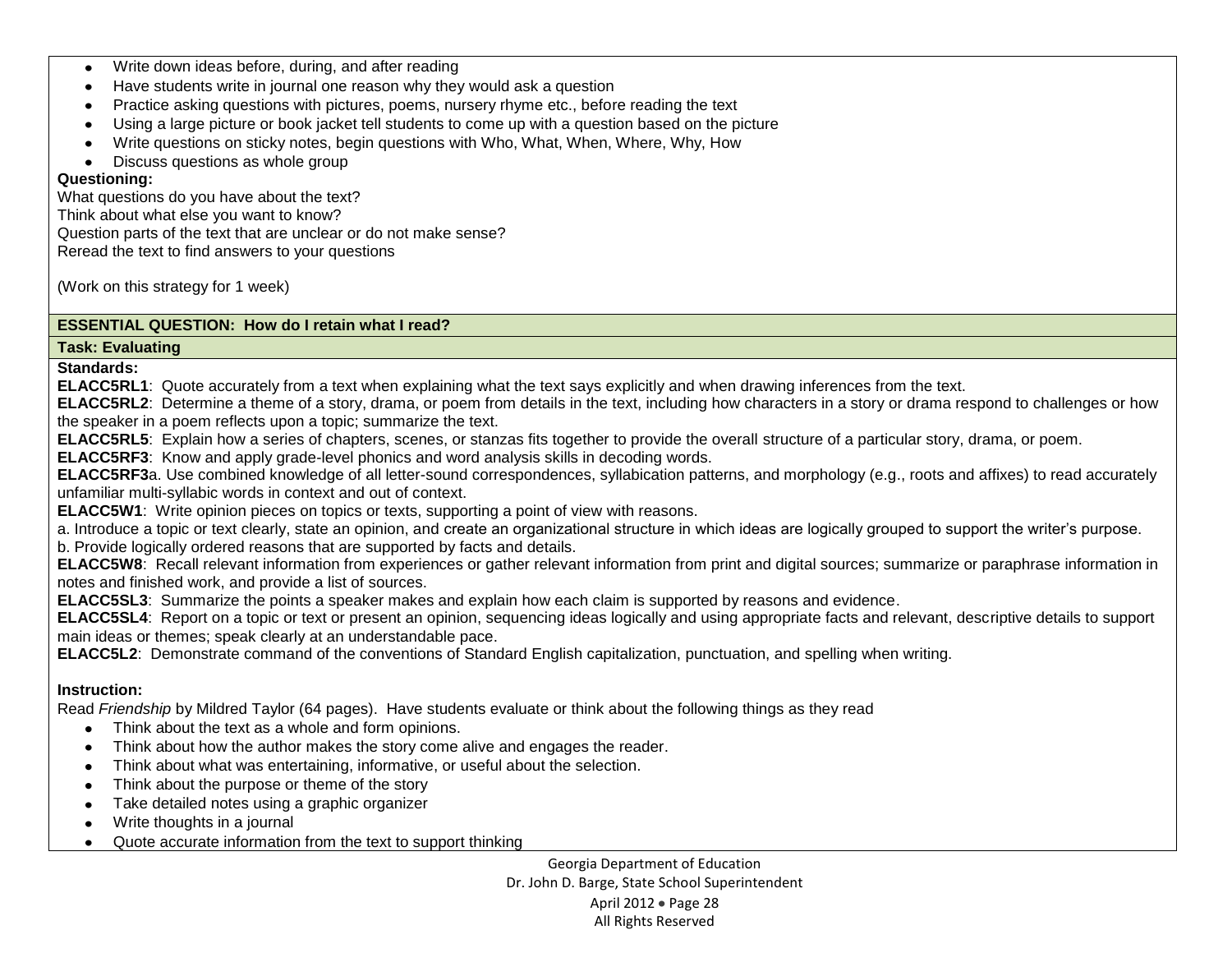- Introduce the topic with clear organized thinking
- Make writing easy to read, free from spelling, punctuation, and capitalization errors
- Record thoughts in your journal

#### (Work on this strategy for 1 week)

**ESSENTIAL QUESTION: How do I put what the author says, together with my own knowledge, to come up with a conclusion?**

#### **Task: Drawing Conclusion**

## **Standards:**

**ELACC5RL1**: Quote accurately from a text when explaining what the text says explicitly and when drawing inferences from the text.

**ELACC5RL5**: Explain how a series of chapters, scenes, or stanzas fits together to provide the overall structure of a particular story, drama, or poem.

**ELACC5RL10**: By the end of the year, read and comprehend literature, including stories, dramas, and poetry, at the high end of the grades 4-5 text complexity band independently and proficiently.

**ELACC5W1**b. Provide logically ordered reasons that are supported by facts and details.

**ELACC5SL1**d. Review the key ideas expressed and draw conclusions in light of information and knowledge gained from the discussions

**ELACC5SL3**: Summarize the points a speaker makes and explain how each claim is supported by reasons and evidence.

### **Instruction:**

- Explain that author's don't always tell everything, the reader must use what they know to figure it out  $\bullet$
- Read the 1<sup>st</sup> chapter to students. As you read, use information from the author along with what you know to draw conclusions.
- Prompt for understanding by asking, "How does the author help you understand what happen on this page?"  $\bullet$
- Have them turn to a partner and share their thinking
- Discuss answers  $\bullet$
- Read the first 6 chapters of *Holes*. (This assignment can take up to 3 days)  $\bullet$
- Use a graphic organizer to list 2 to 3 facts per chapter  $\bullet$

### **\*Assessment Opportunity**

### **ESSENTIAL QUESTION: How do I compare and contrast two types of literary work?**

### **Task: Compare & Contrast**

**Standards:**

**ELACC5RL3**: Compare and contrast two or more characters, settings, or events in a story or drama, drawing on specific details in the text (e.g., how characters interact).

**ELACC5RL1**: Quote accurately from a text when explaining what the text says explicitly and when drawing inferences from the text.

**ELACC5RL5**: Explain how a series of chapters, scenes, or stanzas fits together to provide the overall structure of a particular story, drama, or poem.

**ELACC5RL10**: By the end of the year, read and comprehend literature, including stories, dramas, and poetry, at the high end of the grades 4-5 text complexity band independently and proficiently.

**ELACC5RI5**: Compare and contrast the overall structure (e.g., chronology, comparison, cause/effect, problem/solution) of events, ideas, concepts, or information in two or more texts.

**ELACC5W1**b. Provide logically ordered reasons that are supported by facts and details.

**ELACC5SL1**d. Review the key ideas expressed and draw conclusions in light of information and knowledge gained from the discussions.

**ELACC5SL3**: Summarize the points a speaker makes and explain how each claim is supported by reasons and evidence.

Georgia Department of Education Dr. John D. Barge, State School Superintendent April 2012 • Page 29 All Rights Reserved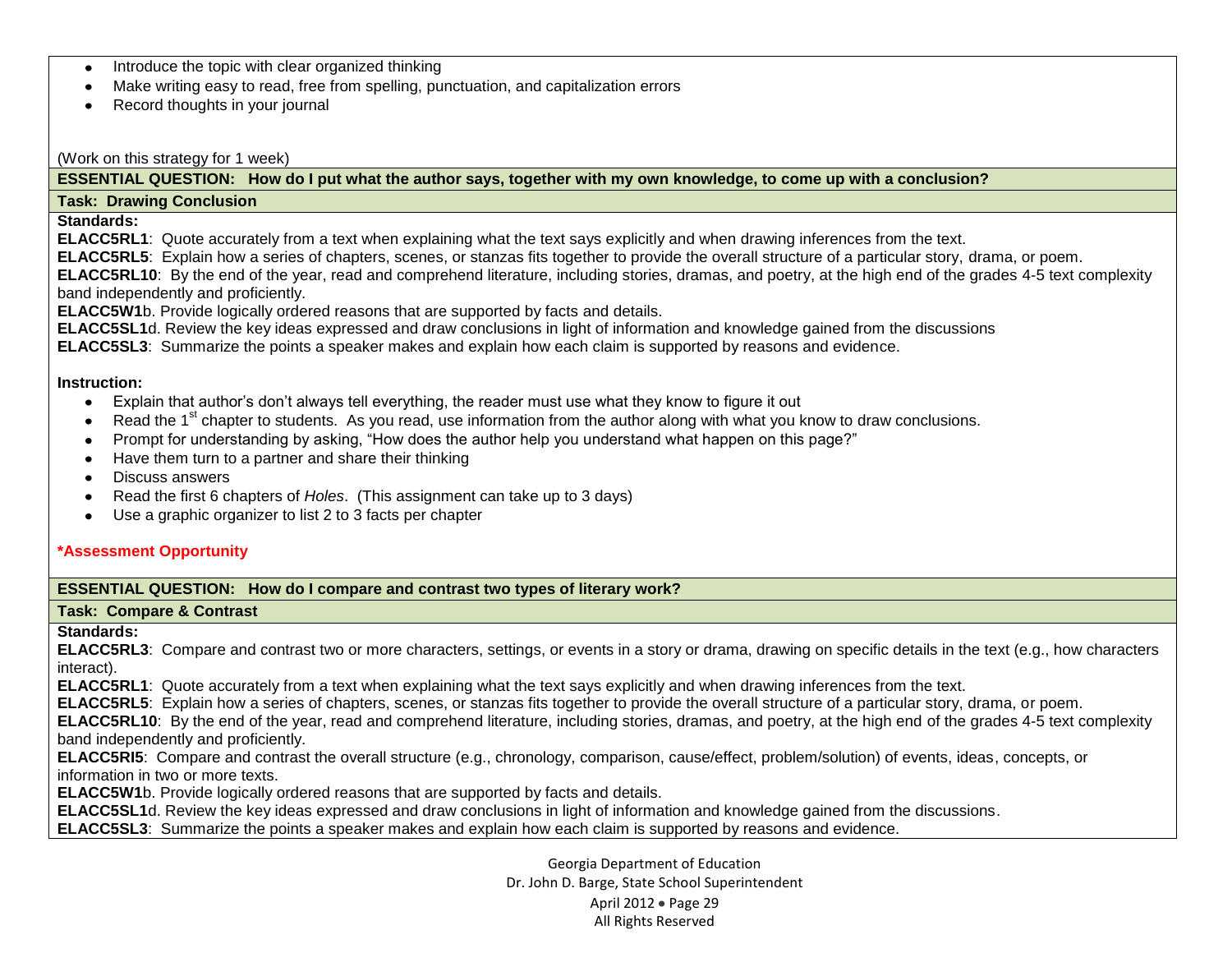#### **Instruction:**

- Compare and/ or contrast your family members or friends to yourself
- Watch clips from the movie "Holes".
- Use a Venn Diagram to compare and contrast the differences between the movie and the text
- With a partner, have students compare their diagrams and make notes about the information that is different
- Select the information to share in a short essay
- Write a summary using the format taught previously, using characters, setting, plot, etc.

#### **\*Assessment Opportunity**

### **ESSENTIAL QUESTION: How do I identify the main idea of the text?**

#### **Task: Locating the main idea**

**Standards:**

**ELACC5RL1**: Quote accurately from a text when explaining what the text says explicitly and when drawing inferences from the text.

**ELACC5RL2**: Determine a theme of a story, drama, or poem from details in the text, including how characters in a story or drama respond to challenges or how the speaker in a poem reflects upon a topic; summarize the text.

**ELACC5RI2**: Determine two or more main ideas of a text and explain how they are supported by key details; summarize the text.

**ELACC5RI7**: Draw on information from multiple print or digital sources, demonstrating the ability to locate an answer to a question quickly or to solve a problem efficiently.

**ELACC5W3**: Write narratives to develop real or imagined experiences or events using effective technique, descriptive details, and clear event sequences.

**ELACC5W3b.** Use narrative techniques, such as dialogue, description, and pacing, to develop experiences and events or show the responses of characters to situations.

**ELACC5W3d.** Use concrete words and phrases and sensory details to convey experiences and events precisely.

**ELACC5W3e.** Provide a conclusion that follows from the narrated experiences or events.

**ELACC5L1**b. Form and use the perfect (e.g., I had walked; I have walked; I will have walked) verb aspects.

**ELACC5L1**c. Use verb tense and aspect to convey various times, sequences, states, and conditions.

### **Instructions:**

- Have students review the details of the text they have noted.
- Write an 8 paragraph summary of *Holes*
- Write one paragraph for each chapter, an opening, and closing paragraph
- Include the main idea of each chapter in your summary
- Reiterated the main idea of all 6 chapters in the closing  $\bullet$
- Complete an exit ticket on the first day indicating the main idea of the first 6 chapter

(This assignment can take up to 3 days.)

\***Assessment Opportunity**

**ESSENTIAL QUESTION: How do I begin the writing process?**

**Task: Organization**

Georgia Department of Education Dr. John D. Barge, State School Superintendent April 2012 • Page 30 All Rights Reserved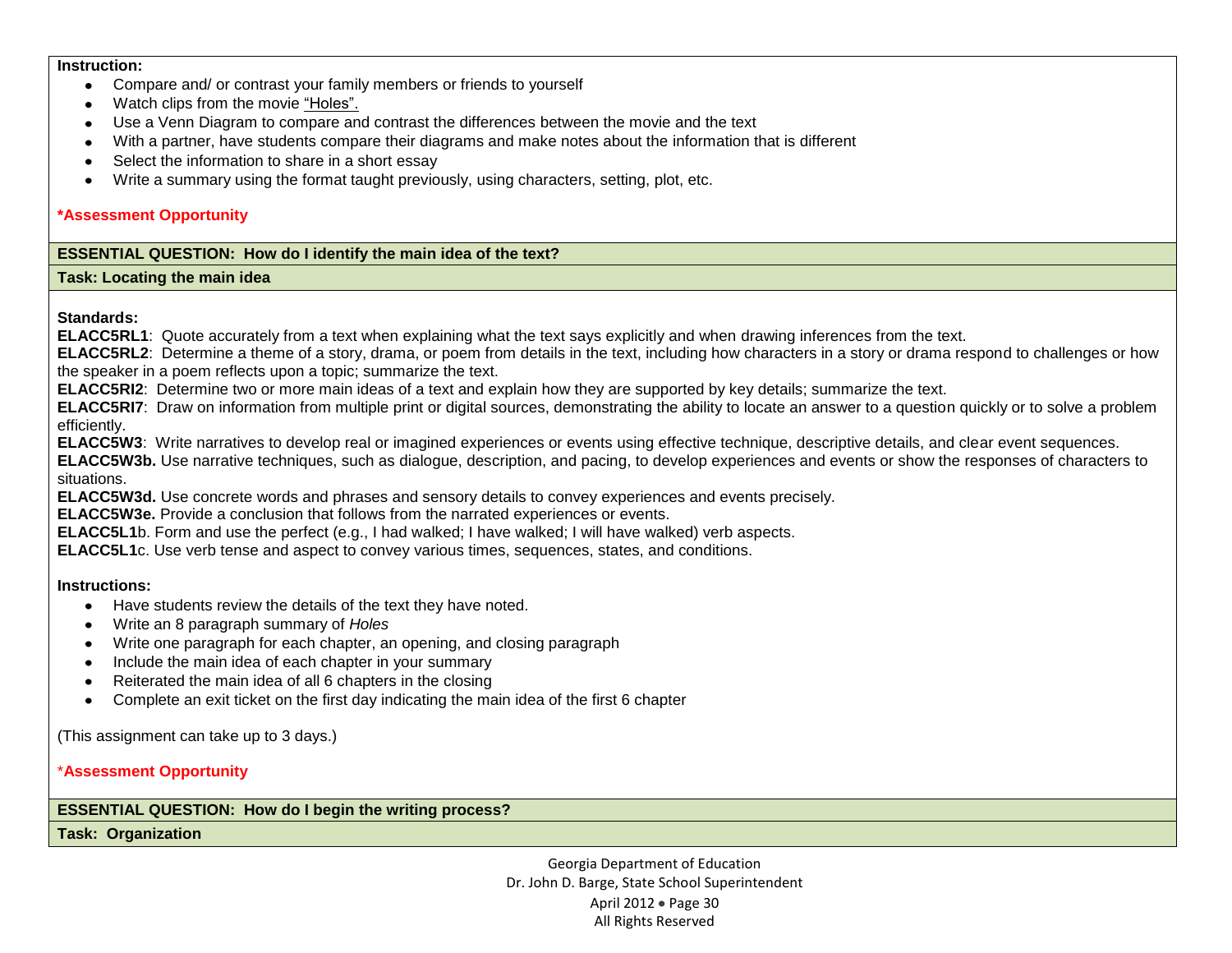## **Standards:**

**ELACC5W3**: Write narratives to develop real or imagined experiences or events using effective technique, descriptive details, and clear event sequences. **ELACC5W3a.** Orient the reader by establishing a situation and introducing a narrator and/or characters; organize an event sequence that unfolds naturally. **ELACC5W3b.** Use narrative techniques, such as dialogue, description, and pacing, to develop experiences and events or show the responses of characters to situations.

**ELACC5W3c**. Use a variety of transitional words, phrases, and clauses to manage the sequence of events.

**ELACC5W3d.** Use concrete words and phrases and sensory details to convey experiences and events precisely.

**ELACC5W3e.** Provide a conclusion that follows from the narrated experiences or events.

### **Instruction:**

Students will write a story of a time when they encountered being wrongly accused

- Before they begin, review the writing process with them
- Have students brainstorm how they handled the false accusation  $\bullet$
- Students should use a graphic organizer, brainstorm ideas, and establish a plan
- Students should include characters, setting, plot, and solution in plan, dialogue, and transition words  $\bullet$
- Use the 5 senses technique to describe details



# **ESSENTIAL QUESTION: How do I begin writing my essay?**

## **Task: Drafting**

### **Standards:**

**ELACC5W3**: Write narratives to develop real or imagined experiences or events using effective technique, descriptive details, and clear event sequences. **ELACC5W3a**. Orient the reader by establishing a situation and introducing a narrator and/or characters; organize an event sequence that unfolds naturally. **ELACC5W3b.** Use narrative techniques, such as dialogue, description, and pacing, to develop experiences and events or show the responses of characters to situations.

**ELACC5W3c.** Use a variety of transitional words, phrases, and clauses to manage the sequence of events.

**ELACC5W3d.** Use concrete words and phrases and sensory details to convey experiences and events precisely.

**ELACC5W3e.** Provide a conclusion that follows from the narrated experiences or events.

**ELACC5W4**: Produce clear and coherent writing in which the development and organization are appropriate to task, purpose, and audience.

**ELACC5W5**: With guidance and support from peers and adults, develop and strengthen writing as needed by planning, revising, and editing

## **Instruction:**

- Using the organizer, tell students they will write their draft based off of their plan  $\bullet$
- Think aloud explaining how to take their plan and put them into sentences
- Model
- Practice with students taking information from their organizer and placing them into their draft

Georgia Department of Education Dr. John D. Barge, State School Superintendent April 2012 • Page 31 All Rights Reserved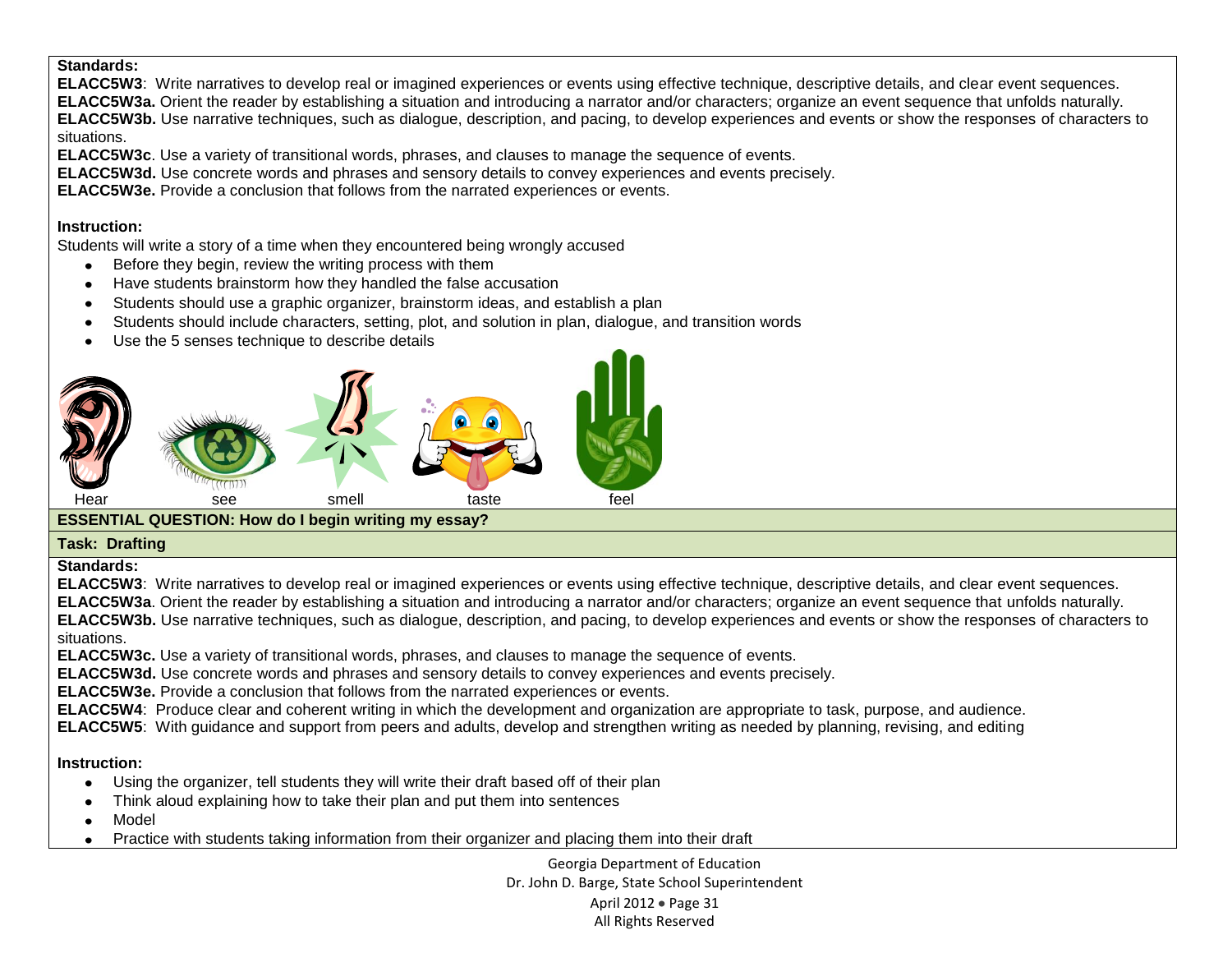- Remind them they should skip lines in order to revise later  $\bullet$
- Continue drafting including all components of a narrative essay putting their ideas in a draft format  $\bullet$

## **ESSENTIAL QUESTION: How do I make my writing stronger?**

#### **Task: Revising**

#### **Standards:**

**ELACC5W4**: Produce clear and coherent writing in which the development and organization are appropriate to task, purpose, and audience.

**ELACC5W5**: With guidance and support from peers and adults, develop and strengthen writing as needed by planning, revising, and editing.

**ELACC5W6**: With some guidance and support from adults, use technology, including the Internet, to produce and publish writing as well as to interact and

collaborate with others; demonstrate sufficient command of keyboarding skills to type a minimum of two pages in a single sitting.

**ELACC5L1:** Demonstrate command of the conventions of Standard English grammar and usage when writing or speaking.

**ELACC5L1**b. Form and use the perfect (e.g., I had walked; I have walked; I will have walked) verb aspects.

**ELACC5L1**c. Use verb tense and aspect to convey various times, sequences, states, and conditions.

**ELACC5L1**d. Recognize and correct inappropriate shifts in verb tense and aspect.\*

#### **Instruction:**

- Develop a T-Chart
- Write "Weak" on one side and "Strong" on the other side
- List weak and strong verbs
- Have two students share their drafts
- Identify the weak verbs and together come up with strong verbs to replace the weak  $\bullet$
- Use correct and appropriate verb tense and aspect  $\bullet$
- Revise their first draft, make sure students realize this is only the first of many possible drafts

## **ESSENTIAL QUESTION: How do errors affect the reading of my essay?**

#### **Task: Editing**

**Standards:**

**ELACC5W4**: Produce clear and coherent writing in which the development and organization are appropriate to task, purpose, and audience.

**ELACC5W5**: With guidance and support from peers and adults, develop and strengthen writing as needed by planning, revising, and editing.

**ELACC5L1:** Demonstrate command of the conventions of Standard English grammar and usage when writing or speaking.

**ELACC5L1b**. Form and use the perfect (e.g., I had walked; I have walked; I will have walked) verb aspects.

**ELACC5L1c**. Use verb tense and aspect to convey various times, sequences, states, and conditions.

**ELACC5L1d.** Recognize and correct inappropriate shifts in verb tense and aspect.\*

**ELACC5L2**: Demonstrate command of the conventions of Standard English capitalization, punctuation, and spelling when writing.

**ELACC5L2a.** Use punctuation to separate items in a series.\*

**ELACC5L2b.** Use a comma to separate an introductory element from the rest of the sentence.

**ELACC5L2e**. Spell grade-appropriate words correctly, consulting references as needed.

**ELACC5L3:** Use knowledge of language and its conventions when writing, speaking, reading, or listening.

**ELACC5L3a**. Expand, combine, and reduce sentences for meaning, reader/listener interest, and style.\*

#### **Instruction:**

Georgia Department of Education Dr. John D. Barge, State School Superintendent April 2012 • Page 32 All Rights Reserved